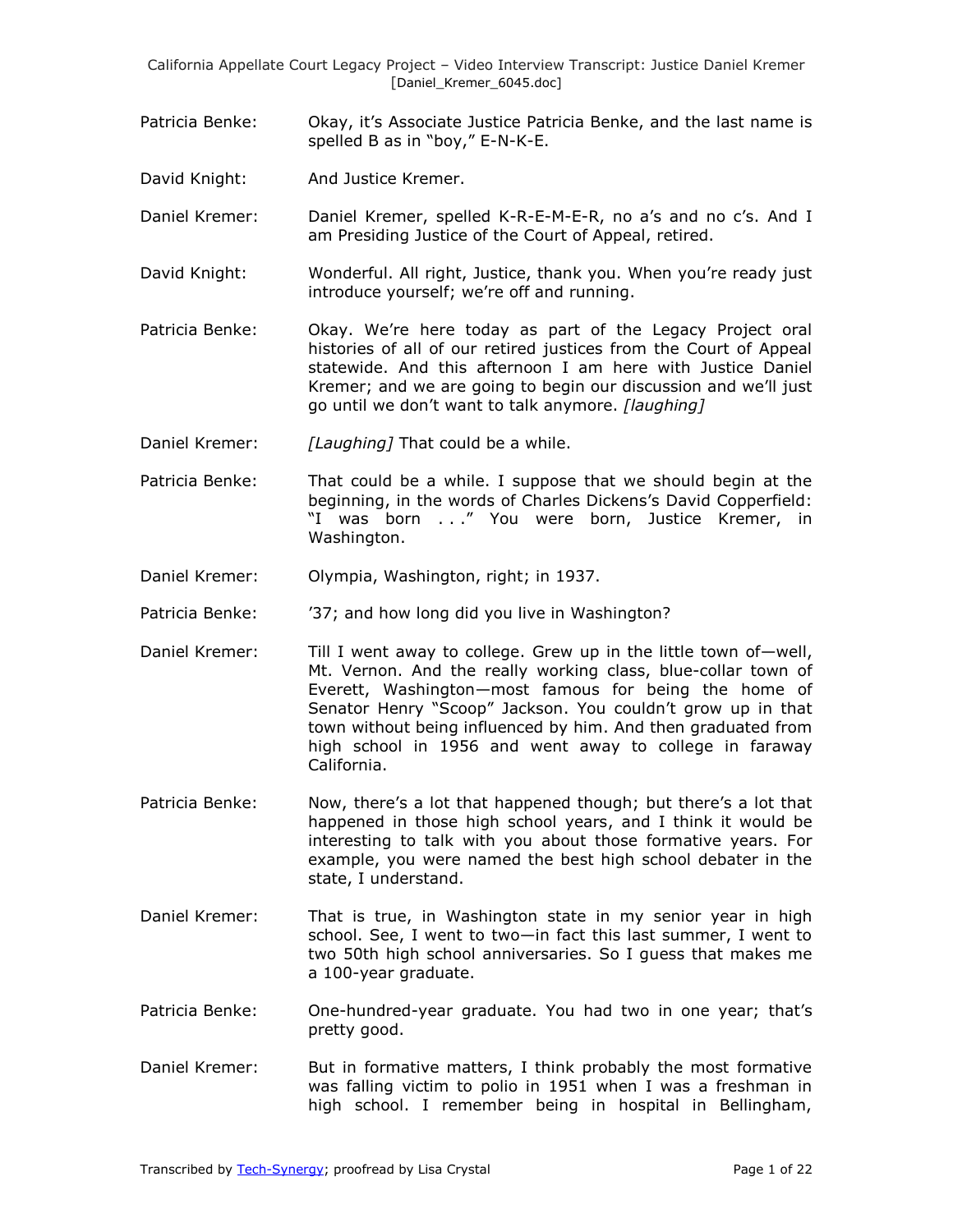Washington, in a large ward with kids who were far worse off than I was—iron lungs and the whole thing. This was three years before the invention of the Salk vaccine.

And that, for a 13-year-old, has a definite effect on your life; your life changes. I was out of school a year, then went back. And that's when I got involved in theater, in the high school, both in directing and acting and in debate and public speaking; and did that when I transferred to the larger high school, Everett High School, and found out that it was something that I not only enjoyed, but was reasonably successful at.

- Patricia Benke: That year that you were off of school, were you homeschooled during that time?
- Daniel Kremer: No, no, I was in the hospital for, gosh, a good four months of it. They kept you a while, and then it was largely taken up after that with trips for physical therapy. And they used lots of—I don't want to go into the details—but lots of heat and big tubs full of roiling water.
- Patricia Benke: But that's interesting that during that time ... it would be interesting to know what you did in your spare time; if you had spare time, were you reading? These wonderful lifelong interests that suddenly emerged after that period of time—did they take hold then, or were they really kind of soaking in?
- Daniel Kremer: I think that they developed later. There certainly was reading. I think one of my favorite activities was just ensconcing myself either in my bedroom, or at that time my dad was quite a boater and we would travel into the Canadian and U.S. San Juans and I would find a cozy corner with a book and call it fishing. *[laughing]*
- Patricia Benke: Wonderful; that's great. That's very interesting, because these interests carried over into your undergraduate days at Stanford, and the debate especially.
- Daniel Kremer: It did; I was captain of the Stanford debate team and we debated four years quite successfully. We used to like to say that we traveled more than the football team did. We had eastern swings that were great experiences, just great experiences.

# $(00:04:54)$

And I think intercollegiate debate was a fine preparation both for school and scholarship and for what eventually became my life's work, because it was all analysis and expression.

Patricia Benke: Do we use the debate process the same way? I don't know.

Daniel Kremer: Now?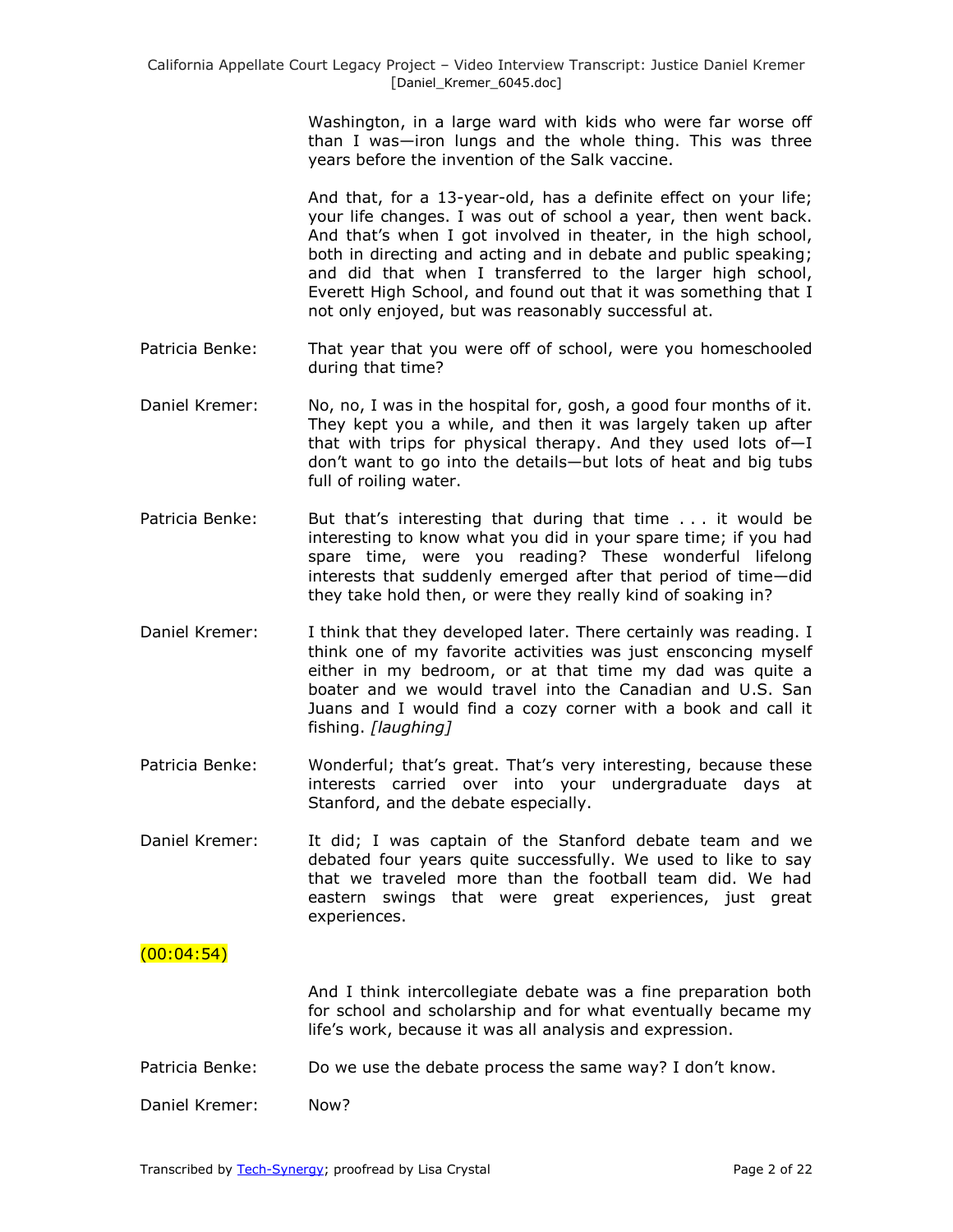Patricia Benke: Yes, in undergraduate.

Daniel Kremer: Now, interestingly, it is an entirely new ball game. When I was doing it, we were actually taught by a professor of rhetoric, and the manner of presentation and the form of the arguments was stressed just as much as making good arguments and having the data.

> Now it's all data. If you watch an intercollegiate debate, they speak five times faster, literally, than I am now, just as fast; almost in a computer stream-of-data consciousness, to be able to respond to what the opponents have thrown out to them. There is no attempt at all to be persuasive or to communicate. It's simply laying out data. So I think the kids who are in it now have lost a good bit. They might as well do it on computers or on paper, because the communicative part of it is just gone.

- Patricia Benke: Do you think that's a function of our computer age, or is it simply that—
- Daniel Kremer: I really don't know. It would be interesting to find out how that changed, because it is certainly a different animal than it was when I was doing it. And I feel lucky to have had the experience I did.
- Patricia Benke: Yeah; and in fact, it is my understanding, at least from the notes that I received, that while you were the captain of the Stanford debate team, Stanford won the oldest intercollegiate debate in the nation.
- Daniel Kremer: Well, yours truly did that. *[laughing]*

Patricia Benke: That's wonderful; I mean, it's terrific.

- Daniel Kremer: That was the debate with the University of California that still exists. It was fun. It was done in tuxedo, black tie, on the stage, with an audience of several hundred people. And you would get the topic that afternoon, and then you would be sequestered and within a space of five or six hours have to come up with your presentation and then do it before a large audience.
- Patricia Benke: That is great. Do you remember what the topic was?

Daniel Kremer: Whether France is a democracy. *[laughing]*

- Patricia Benke: They're still debating that. *[laughing]*
- Daniel Kremer: I had the negative, but we won.
- Patricia Benke: You won. Somewhere along the way, you decided that you were going to attend law school. When was that?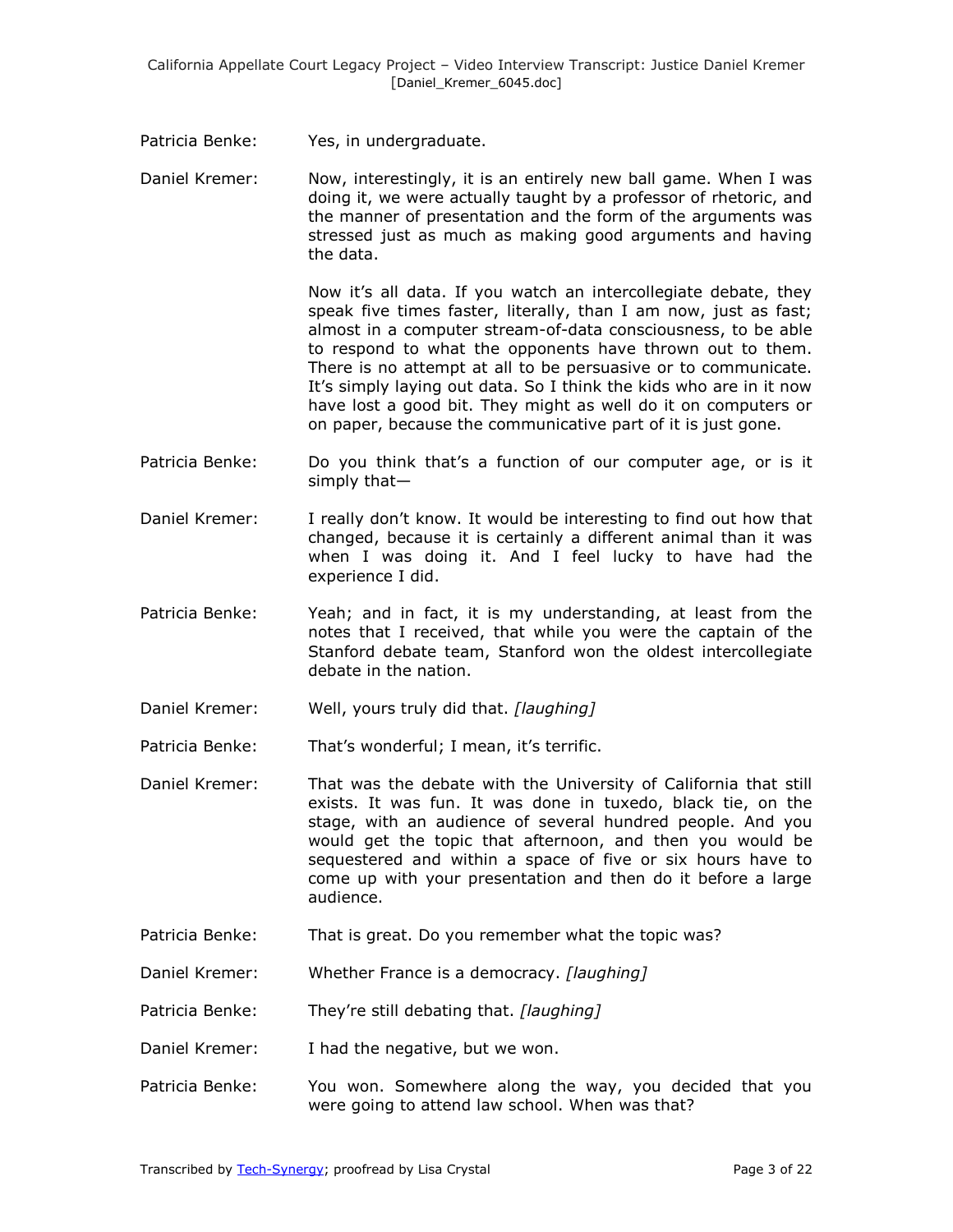Daniel Kremer: I've thought about that, what was the . . . when one gets . . . you've gone four years to school and your major is political science and you want to think what to do with it. Teaching was something else that I was very interested in, and I did studentteach; I was a teaching assistant in the speech and drama department. Actually that was while I was in law school. But that was appealing to me as well. But I think what really was the catalyst was a constitutional law class that I had undergraduate.

> The other classes I had had in the philosophy department I thought were very appealing, and this was a practical application of political philosophy to action and to the way we live. And I thought that both fascinating and worthwhile, so that was a real motivating factor into going into law school.

- Patricia Benke: And somewhere in there was theater, this lifelong love of theater and Shakespeare. And was that part of what you were doing as an undergraduate before you made the decision to go to law school?
- Daniel Kremer: Theater was pretty much in high school. We did lots of student plays.
- Patricia Benke: Were you in any of those plays?
- Daniel Kremer: Oh, yes.
- Patricia Benke: What was your favorite role?
- Daniel Kremer: Oh, my goodness! I played—what was his name?—Scrubby, the bartender in *Outward Bound*.
- Patricia Benke: Oh, yeah. Any of the classics, Shakespeare?
- Daniel Kremer: We did not do Shakespeare. We did *Our Town* and the other plays that Samuel French would let us do in high school.
- Patricia Benke: Yeah, wonderful. And that certainly is part of the presentation of ideas and the writing of ideas, and so that fit in very nicely with law school.
- Daniel Kremer: It did, it did. And it also, you're right, it sparked a lifelong love of theater that has never gone away.
- Patricia Benke: Well, you received your law degree from Stanford in 1963 and you were admitted to the bar in 1964.

### $(00:10:01)$

Daniel Kremer: Right, in January, right.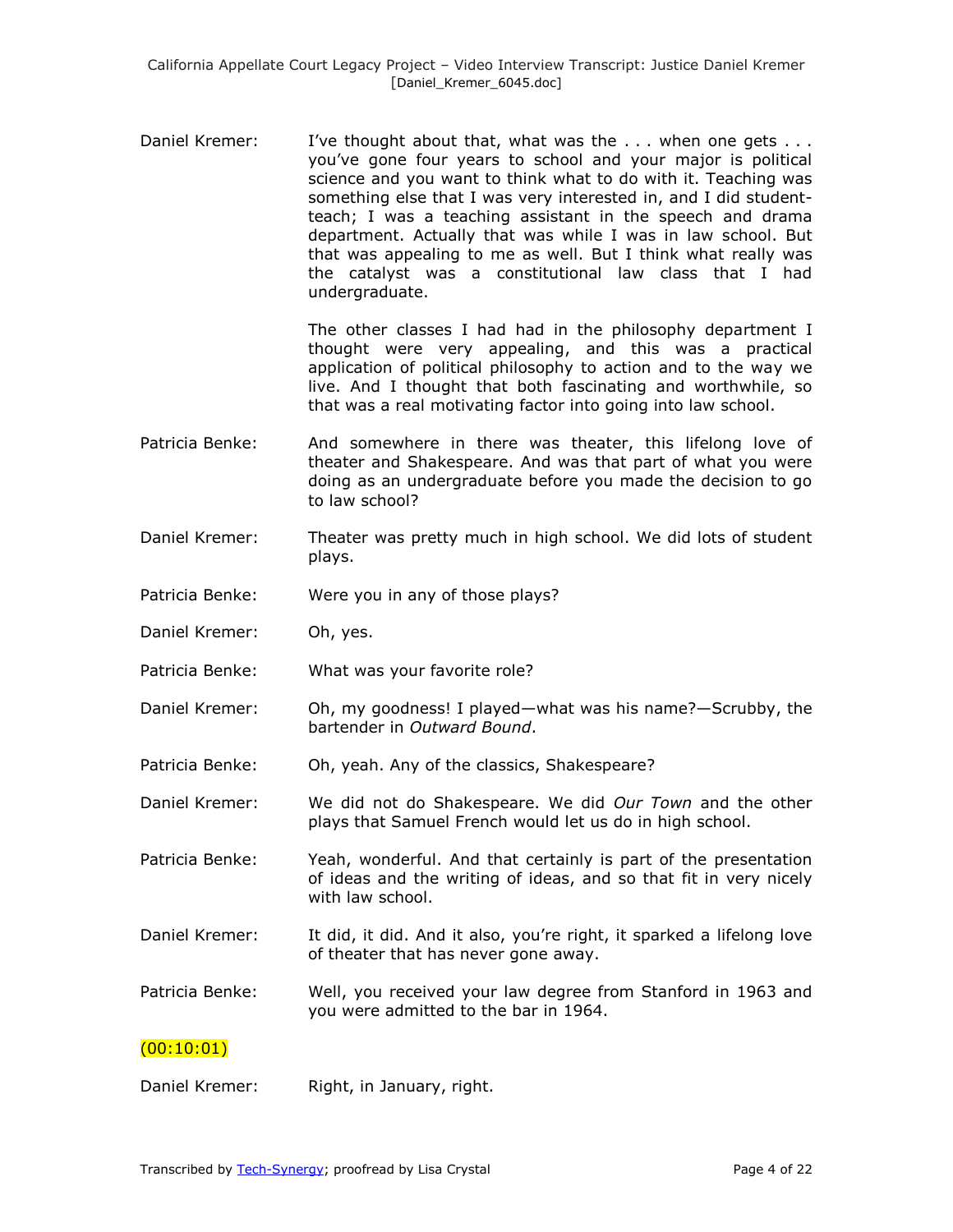- Patricia Benke: And then right after that where did you go? You went to the Attorney General's Office?
- Daniel Kremer: I did. At that time, the California State Attorney General's Office had a marvelous program. I don't know if it exists anymore. They interviewed on campus. I was torn between the Department of Labor in Washington and the California Attorney General's Office here in the state.

It was pretty much a materialistic choice because the Office of the Attorney General had a program that you would come to work for them immediately along (*sic*) graduation and your job would be to study for the bar. So it was a nice way to get the summer subsidized and the bar review course taken and passed; and I think it was one of the better life decisions that I ever made.

I started out in the office of AG in San Francisco and was assigned to the criminal division; that was just for the summer. I think they picked four or five of us from Stanford in the program at that time. And we got little carrels in the library and would walk down the street to the German-American Hall for the bar review course and then drive back home to Palo Alto.

But in the fall of 1963, after the bar exam, I transferred to the Sacramento office of the Attorney General and stayed there for some nine years.

- Patricia Benke: Right, you were in Sacramento; and then about 1972, beginning of that decade, you were named the head of the State Attorney General's San Diego criminal division.
- Daniel Kremer: That's right. The experience in Sacramento was great for a young lawyer. I think I was arguing before the Traynor California Supreme Court within a year and a half, and that's an experience that I don't think is available to people anymore; and that could not have been better.

I also was named the advisor to the Governor in extradition matters, which opened up a whole new field of law to me that I of course had had no contact with at all. I was able to meet people all over the country and travel all over the country on extradition matters.

I was also first counsel to what is now called—well, what then was called—CLETS, the California Law Enforcement Telecommunication System. And I recall when we started that I would go into a room about the size of this conference room we're in now, and on one side was a grid with little pieces of tape looking through them, some secretaries and clerks in the middle, and another grid on the other side for outgoing messages. They would grab the message, look at it, and put it in the right slot on the other side; and that was our Law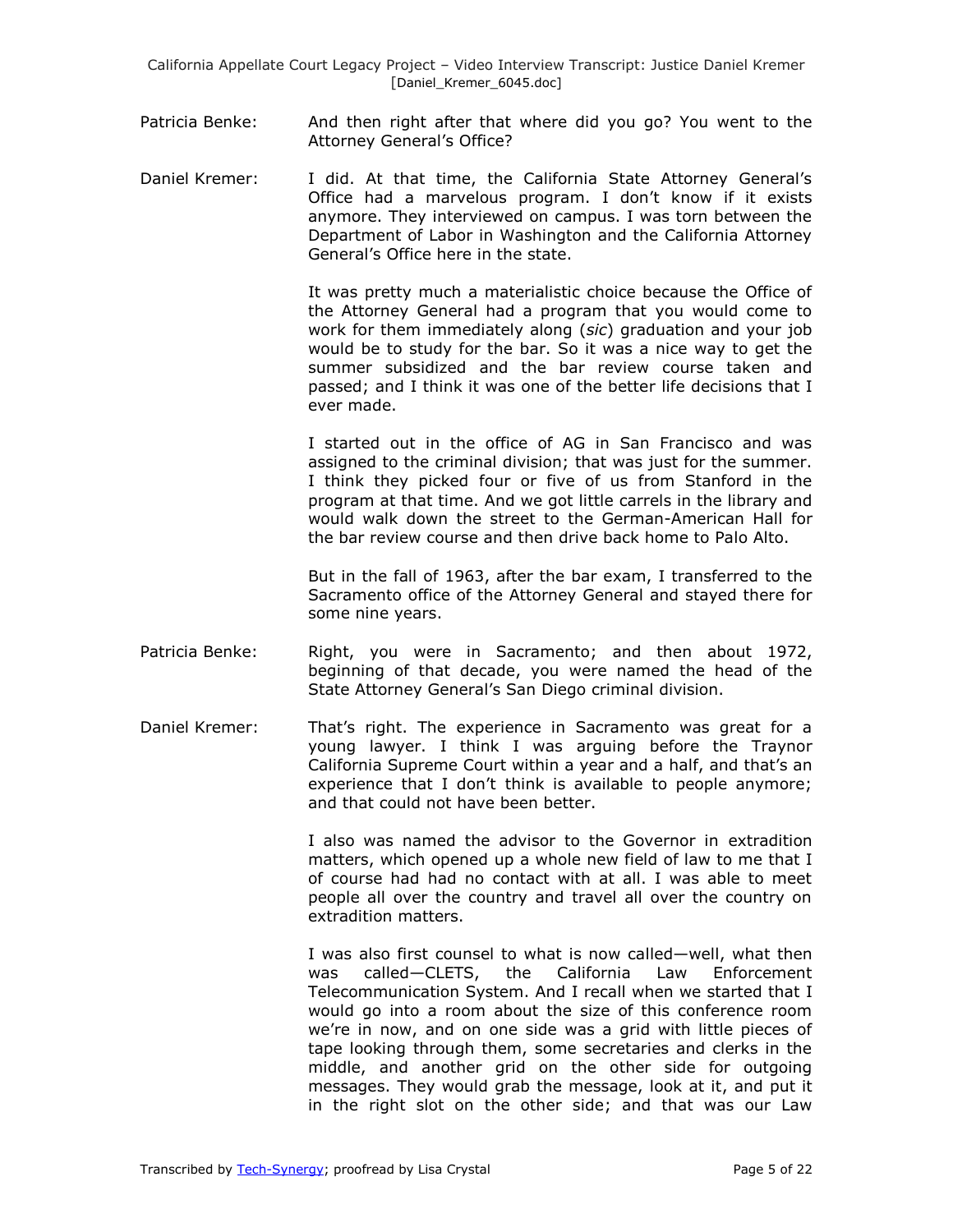Enforcement Telecommunication System. And we were the first group to lay the groundwork for the computers in cars and the whole automated system that exists now; that's what it's become.

In 1972 I got the chance to come to Sacramento to be the head of really the fledgling office of Attorney General. We may have had six people in the criminal division at that time, and I'm proud to say that a good half of them are now on the bench here in San Diego. And I went on to be the head of that office for, gosh, '72 to '83, some 11 years; and among my activities there was the hiring of one Patricia Benke, now an associate justice.

- Patricia Benke: I'm very proud of that fact. In fact, I wanted to talk about this very exciting time. And I think that people sometimes can look back in their lives and see that there were moments, there were eras, that were just filled with excitement and expansion and working with a group of people that you really love working with. And what was it like to be in the San Diego office? You really took the helm of that office. I think there was somebody down here, maybe Elaine Alexander at the time?
- Daniel Kremer: Elaine had left by then. It was Mark Christiansen; he was the head and he transferred out.
- Patricia Benke: And when you came down, there were only six deputies in San Diego?
- Daniel Kremer: No more than that, no more than that.
- Patricia Benke: Because the big expansion, or a big expansion, happened in 1974 when a big group was hired. And what did you do before that big group, with the six of you? What exactly did you have to do? I have always wanted to ask that question of you. *[laughing]*

# $(00:15:02)$

- Daniel Kremer: Well, we worked very hard and laid the groundwork, really, for the expansion in showing that we had both the caseload and the need to expand. But you're right; it was an exciting time because of the camaraderie and just the devotion. Well, the feeling that we were building something just permeated the office. I think every person in that office had the knowledge that they were developing something that was going to be around for a long time and be a good bit bigger than we had at the time.
- Patricia Benke: We didn't tell you, but we used to go down to have coffee and the entire office would pull—
- Daniel Kremer: Wouldn't fit at the table.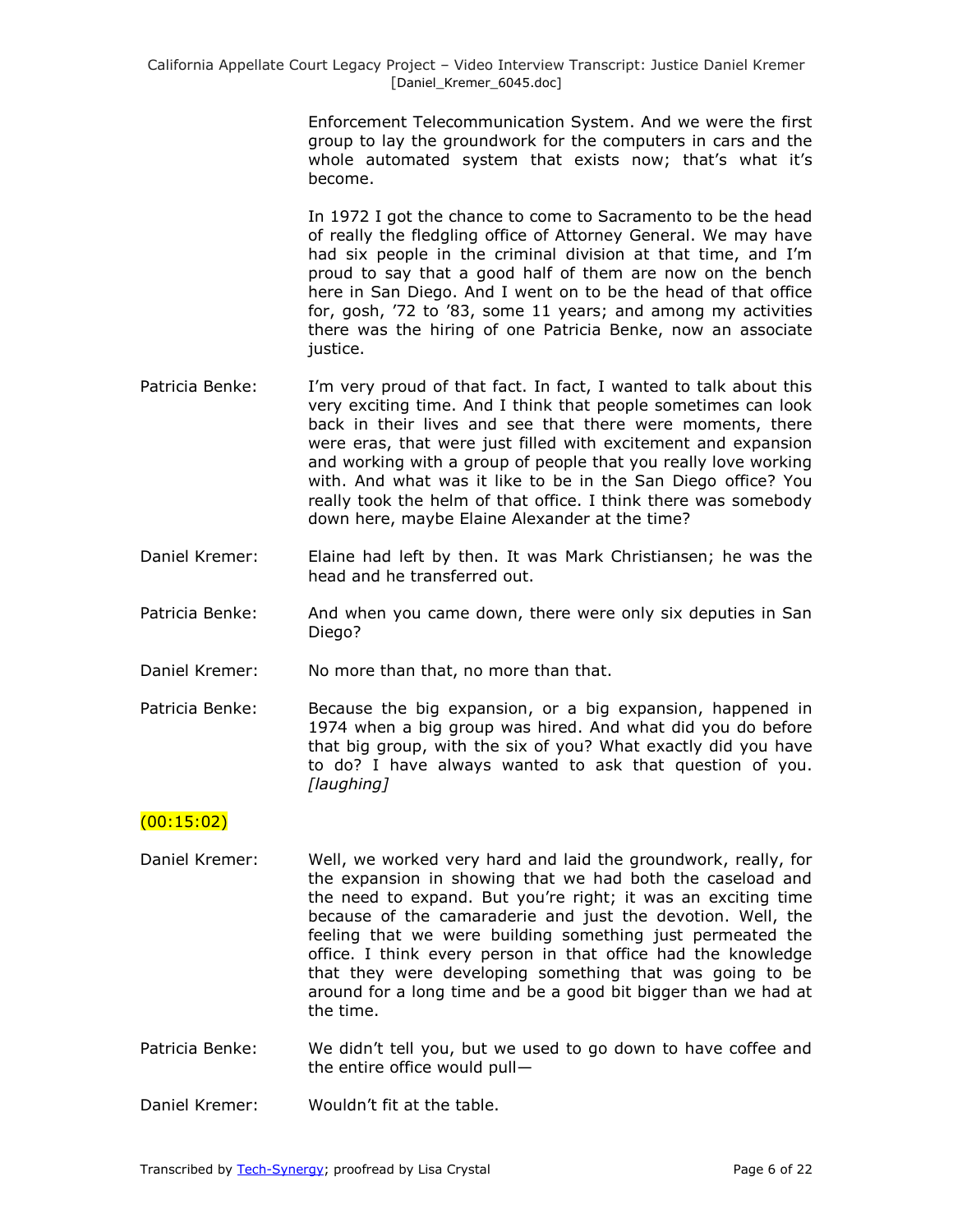- Patricia Benke: We did; we pulled three tables together, and everybody from civil and criminal would sit and talk about current issues and what was happening in the office. Was there a civil division when you were working down . . .
- Daniel Kremer: There was—not any larger, not any larger at all. Neil Gobar was . . . Neil Gobar, and at that time I'm not sure if Michael Robkin was there or may have come later; a number of people transferred from Los Angeles in the civil division.
- Patricia Benke: I wanted to touch on the expansion and the composition of the expansion, because as I recall, when the group was hired that I was a part of, there was only one other woman in the office at the time. And I think you expanded the office to include at least three or four of us, and I've always wondered, was there a conscious decision? Because at that time the large law firms in San Diego were really going toe-to-toe with the women who were going to be hired on as potential partners. Was there any thought given . . .
- Daniel Kremer: Toe-to-toe in the sense of adversarial?
- Patricia Benke: In the sense that women were having a very difficult time being hired at the large law firms—not so with the Attorney General's Office.
- Daniel Kremer: Well, it was intentional in one sense in that my objective ... And I was so fortunate in being given a free hand at hiring. Later on the assistant and chief assistants and such got much more involved in the hiring process; but at that time the Attorney General's Office under Evelle Younger, he said, "You go down there and build the office."

So I was given a free hand in doing that, and my aim was to get the very best people, the very best attorneys we could. And I was very fortunate that the civil firms had left a lot on the table in the sense of talented women. So if I wanted the very best people, some of those very best were the women who in other days, now perhaps, would have started at two and three times the salary that a state agency is able to give.

So I counted ourselves very fortunate in that regard. So it was intentional, but just picked the best, and some of the best happened to be women because the doors weren't open in other places.

- Patricia Benke: They were not. It was still very much a closed-
- Daniel Kremer: The same was true later on with minorities, with Hispanics. We did and had very good success with hiring minorities that were having a difficult time getting in elsewhere.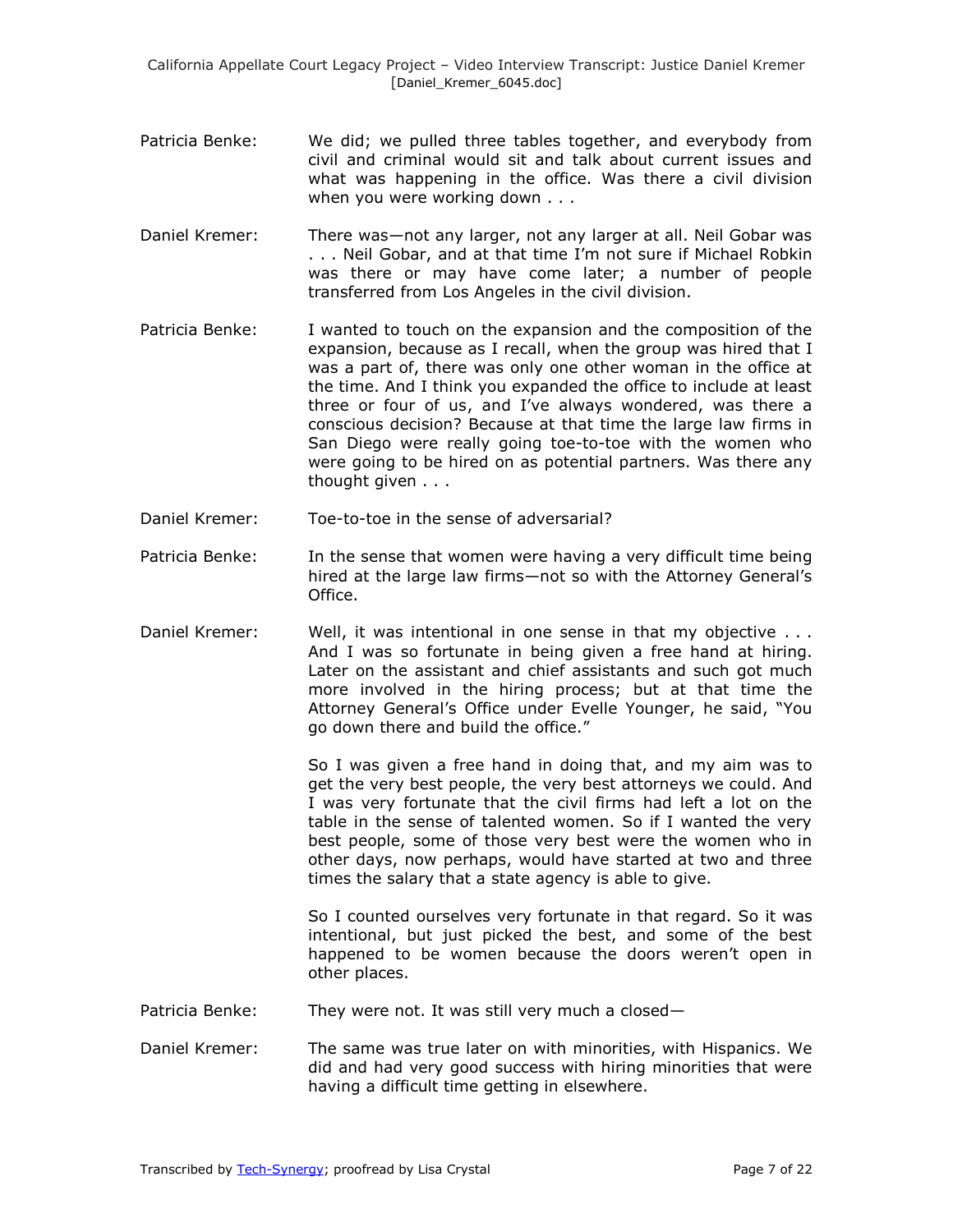- Patricia Benke: This person, this interviewer, recalls the asking or discussing the question of having a child and how much time I would have. And I recall, the response was, "Well, what do you need?" *[laughing]* And then gee, yes, "We would love to have you back and you can bring Michael along with you," which lasted for a day. But that was quite progressive for the time, and it truly was. And I wonder if there is any recognition of that—because that was nonexistent, that attitude about women.
- Daniel Kremer: Again, it was just the idea of being given a free hand in organizing and operating the office in the way that worked best for keeping a good, happy equanimity among the deputies in the office. I think it was a natural thing to do.
- Patricia Benke: I think that communication goes on today. I think that the group as you know that came in is still a very close group.
- Daniel Kremer: I think they are, and I think even though the practice of law and what goes on now in the practice of law is very different in the demands, in the caseloads, and all the rest.

#### $(00:20:00)$

I think much of the same spirit still exists in that office. It's still considered an excellent place to work, and I still think there is a recognition that very important work is going on there.

- Patricia Benke: Yes, indeed; and related to that, one of the other topics that I wanted to touch on is that during this period of time the law was very volatile. The things that were happening and—
- Daniel Kremer: Oh, yes.

Patricia Benke: What are your observations about that period of time, the California Supreme Court, the issues that were—

Daniel Kremer: *Miranda* was brand new; *Escobedo* was the California version of it. I remember one watershed event was the enactment of the DSL, the determinate sentencing law, which revolutionized sentencing in California. Of course before that time they did the sentence prescribed by law and the parole board would set it and there were really no sentencing issues at all.

> And we took that along with another, a number of other, events that came up, as an opportunity. The office wasn't, the criminal division part of the office wasn't, simply grinding out briefs although we did that at a prodigious rate that I don't think the deputies there knew what an extension of time was.

> But there were other matters that came up, like the DSL, for example; and I recall Mike Wellington, who is now on the bench here in San Diego, a very distinguished superior court judge,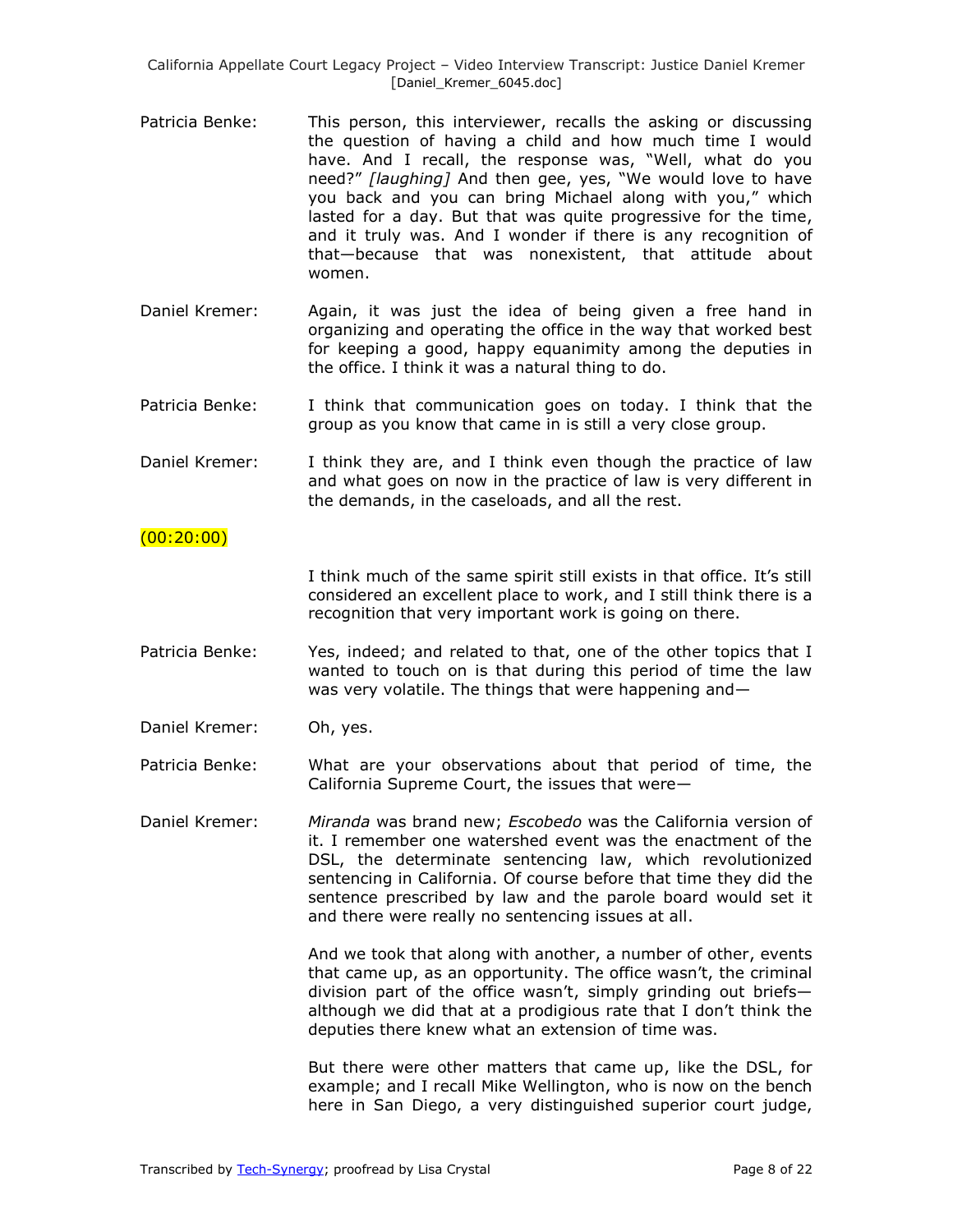took the lead in essentially writing the first DSL manual for the office to walk around the law and analyze just what the changes were, what the issues were likely to be, and what the resolution of those issues were going to be.

We took on the legal matters attending the opening of the Diablo Canyon nuclear power plant, advising and assisting the district attorney and the National Guard because there were protests that wouldn't stop about that.

When there was labor strife in Imperial County and cases were just rife, which had to be handled with firmness with a good bit of sensitivity . . . and our deputies were very much involved in that. And when for a number of causes the district attorney's office and Imperial County was refused from handling the bulk of their cases we essentially took over that office—I remember that was in the early '70s—and sent deputies there to be deputy DAs on a rotating basis for quite a period of time. So the breadth of what we did and the reputation for being willing to take on new challenges I think made it a very exciting and rewarding place to work.

- Patricia Benke: Yes. And the whole subject of the exclusionary rule and the changes in the exclusionary rule very quickly because of the issues with the federal versus state laws . . . And I can recall the exclusionary rule changing almost overnight when the personnel of the California Supreme Court changed. That was a very traumatic period of time to watch as a law enforcement deputy, to see the public step in and remove justices from our highest court. That was a little bit later.
- Daniel Kremer: Yes, it was. That wasn't so much the exclusionary rule, but capital punishment. It definitely sent waves through the whole legal and judicial establishment when that happened. But that I'm sure we'll talk about that later; that is an artifact, a function of the system we have. And the judges aren't appointed for life as they are in the federal system, but we do stand for election. We can reap the wrath of the voters, often unfairly, but definitely; and in a way, I think that's looking ahead. But I think that's helpful because it legitimizes the courts. And we indeed are elected; and while you don't let elections control the decisions, it's important to be reminded of that. Ultimately one is responsible to the people of the state.
- Patricia Benke: Looking at this period of time that was so exciting up to the point where you moved to the superior court, that period of time in the Attorney General's Office, would you point to any particular activities or accomplishments, I would say accomplishments, at that office? Or have you just gone through those for us?

 $(00:25:05)$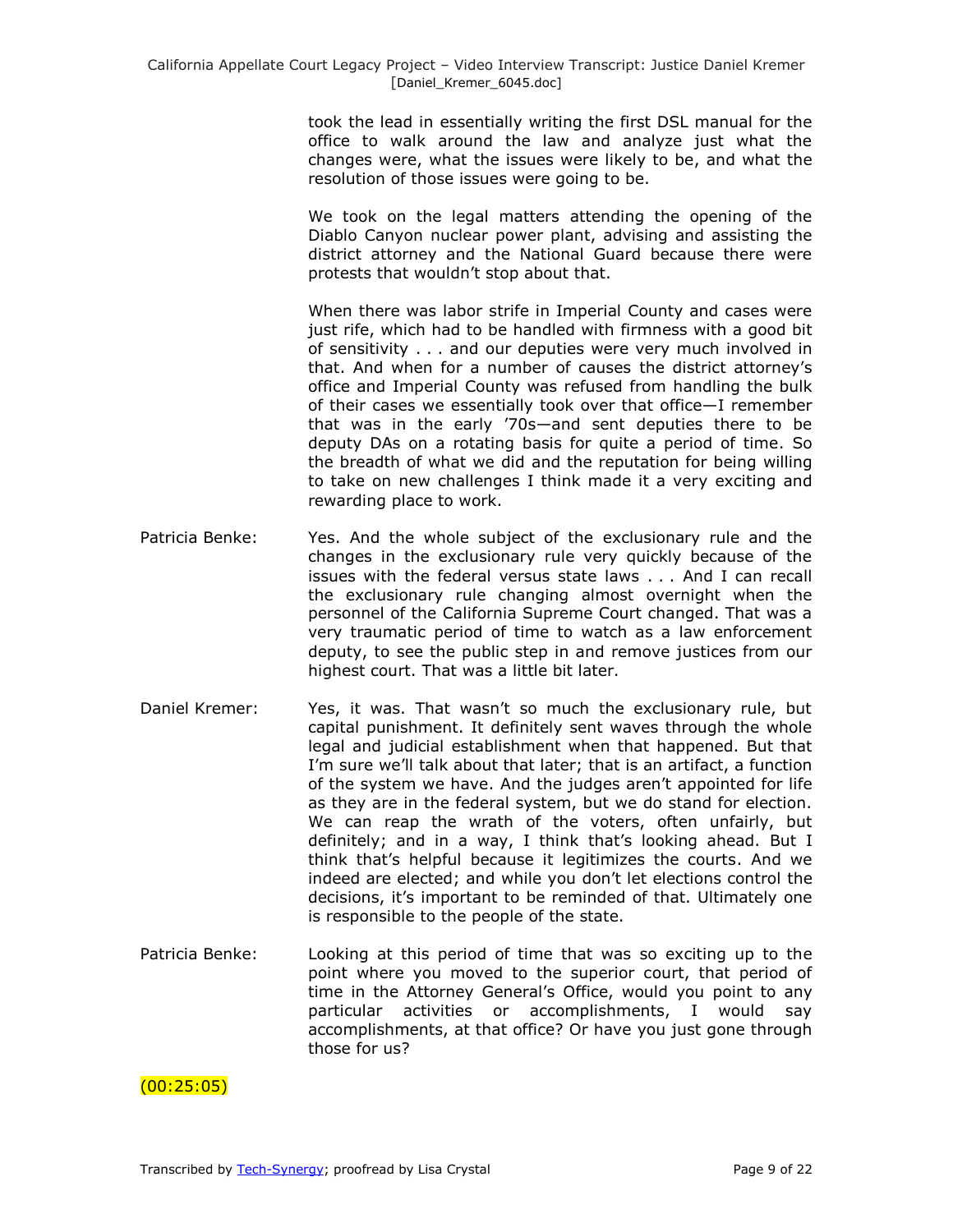Daniel Kremer: I think I've gone through a number of them. One of the other activities, one of the things that went on for being involved in national issues, I did that in extraditions. When I was in Sacramento and in San Diego, the office and especially Evelle Younger was very active in federal habeas corpus reform. And I can recall going to testify twice before Congress working with a committee of the National Association of Attorneys General on revisions of federal habeas corpus along with a young—I don't know if he was a U.S. attorney; he was in the Department of Justice—a young fellow named William Rehnquist at that time. He was also interested in federal habeas corpus reform.

> Then there was also an investigation of the influence of the Mexican mafia within the state prison system, which was given to us in the San Diego office. So those didn't translate into awards and recognitions, but every one of those—from the DSL manual, the Imperial County assistants, both in the labor strife and later the habeas corpus project, the Mexican mafia investigations—every one of those was something significant. And Diablo Canyon . . . something significant to accomplish, and we did.

- Patricia Benke: Your time at the Attorney General's Office spanned more than one Attorney General?
- Daniel Kremer: Five.
- Patricia Benke: Five Attorney Generals.
- Daniel Kremer: Stanley Mosk hired me.
- Patricia Benke: Is that right? So you were hired by Stanley Mosk. And who was it that followed Mosk?
- Daniel Kremer: Tom Lynch.

Patricia Benke: Tom Lynch did, and then there was George Deukmejian, Jerry Brown.

- Daniel Kremer: Jerry Brown, no; Evelle Younger and George Deukmejian and then John Van de Kamp.
- Patricia Benke: And Van de Kamp. And you left in-
- Daniel Kremer: John Van de Kamp's administration.
- Patricia Benke: Yes, in 1983; and that's when George Deukmejian became Governor and then raided you right out of the Attorney General's Office. You were, if I recall, the first appointment statewide to the superior court by Governor Deukmejian?
- Daniel Kremer: I think I was; and before that time was something I think was a recognition to the San Diego office: I had been made John Van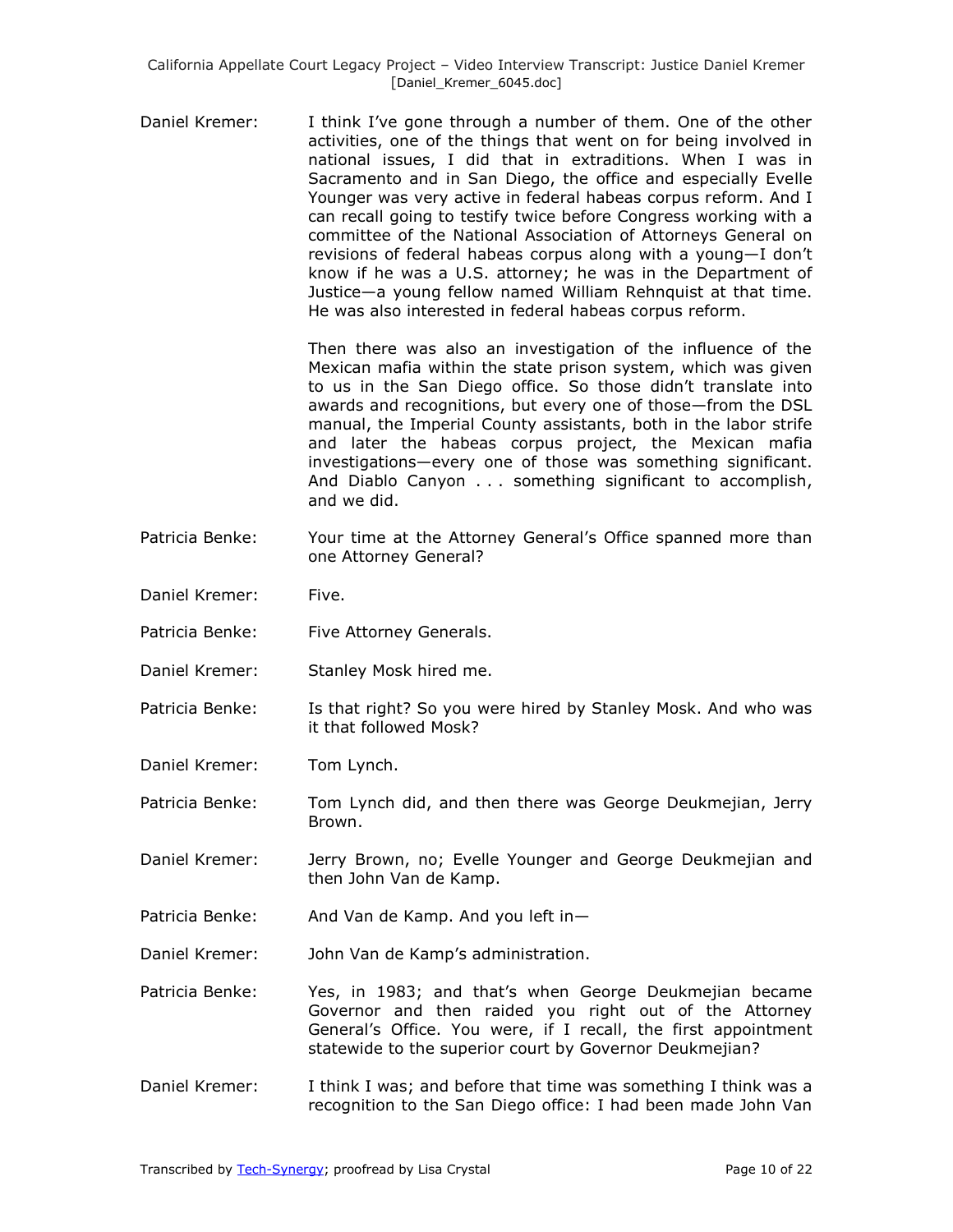de Kamp's chief assistant attorney general statewide, which is the first, and I think probably to this day the only, time that a chief assistant has been based in San Diego operating a statewide section of the Attorney General's Office.

- Patricia Benke: I think that's correct. But you were in that first group that was appointed by George Deukmejian. And was it an easy transition for you to the superior court?
- Daniel Kremer: It was an interesting transition. In those days there were judicial colleges, but judges are expected to immediately transition into being a judge. I think in the municipal court there is a whole training track that one goes through that certainly didn't exist in the superior court at that time.

I was . . . I remember being sworn in. It was July of 1983 and I had a week, I think, to watch procedures—given a few scripts and then given a jury trial. And my 20 years experience had been in criminal writs and trials and appeals. So naturally my first trial court is a wills contest *[laughing]*, which kept me up late at night several days in a row just learning the ins and outs.

But I've always thought that the chief talent of a good attorney is being a quick study—certainly a good appellate attorney, and it is very definitely the talent of a good judge, is to be a quick study. And so I tried to achieve that by going to the sources, learning what you have to learn, and learning from the lawyers who are in front of you.

- Patricia Benke: Right. You didn't stay there very long because two years, maybe a little less than two years, later you were elevated directly to the position of presiding justice of the Fourth District?
- Daniel Kremer: Yeah, exactly two years, because it was in July of 1985 when I came in as presiding justice. But I did have some good, varied experience in those two years. I did some family law. I did six months in juvenile court.

### $(00:29:57)$

And the balance of the time in what we called the Supreme Court of Vista. There were nine of us up there at that time in general trials. And I think the experience there was wonderful, especially working with juries, in preparing me for a later career on the court—which is, you're right, it happened in July of 1985.

Patricia Benke: Right. Did you do much criminal law work as a trial judge?

Daniel Kremer: Oh, yes.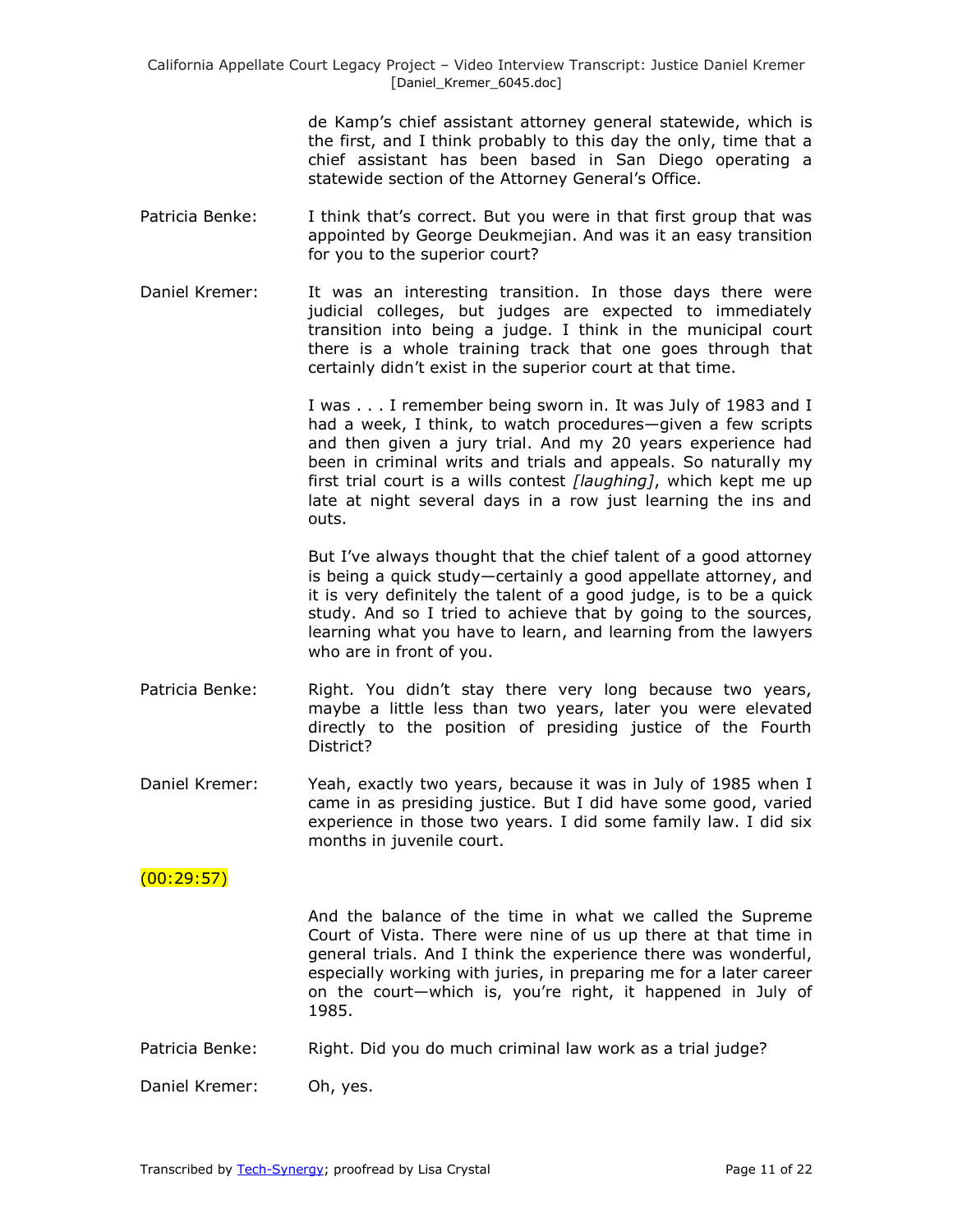Patricia Benke: You did.

Daniel Kremer: Yes, but mixed. I did Gion-Dietz. *[laughing]* Those are condemnation cases and the will cases and family cases and juvenile cases. Probably the most rewarding in a way, most interesting, was juvenile court, because one has the most flexibility there and the most opportunity to really make a difference and follow a case through, doing what you think is right.

> It gave me the feeling that it would be a very interesting thing to be the sole judge in one of our little northern counties and really get to see people from the time of juvenile court and adoptions and all the rest, all the way through, and say, "Charlie, I knew you when, and so let's talk."

- Patricia Benke: You did some family law?
- Daniel Kremer: Yes, a little bit.
- Patricia Benke: That's a tough assignment.
- Daniel Kremer: Very. I have a great deal of respect and admiration for people who are able to do that week in and week out.
- Patricia Benke: Right. And then you transferred to the *[inaudible; coughing]* and a whole new era began in your career. The size of the court was very different then.
- Daniel Kremer: It was; there were six.
- Patricia Benke: Six. We now have 10. That's significant; that is a big jump. But you went directly to presiding justice?
- Daniel Kremer: That true. Gerald Brown was my predecessor, and of course one gets appointed to the position that one gets appointed to.
- Patricia Benke: And while you were serving as the presiding justice you also served on the Judicial Council; you were a Judicial Council member?
- Daniel Kremer: I did; I did for three years.
- Patricia Benke: And then you took on . . . well, you took on several projects during that period of time—the trial delay reduction?

Daniel Kremer: Yes.

- Patricia Benke: With the Judicial Council, that was a committee, one of the committees?
- Daniel Kremer: There were several committees at the Judicial Council. First one was something we called library technology, which took me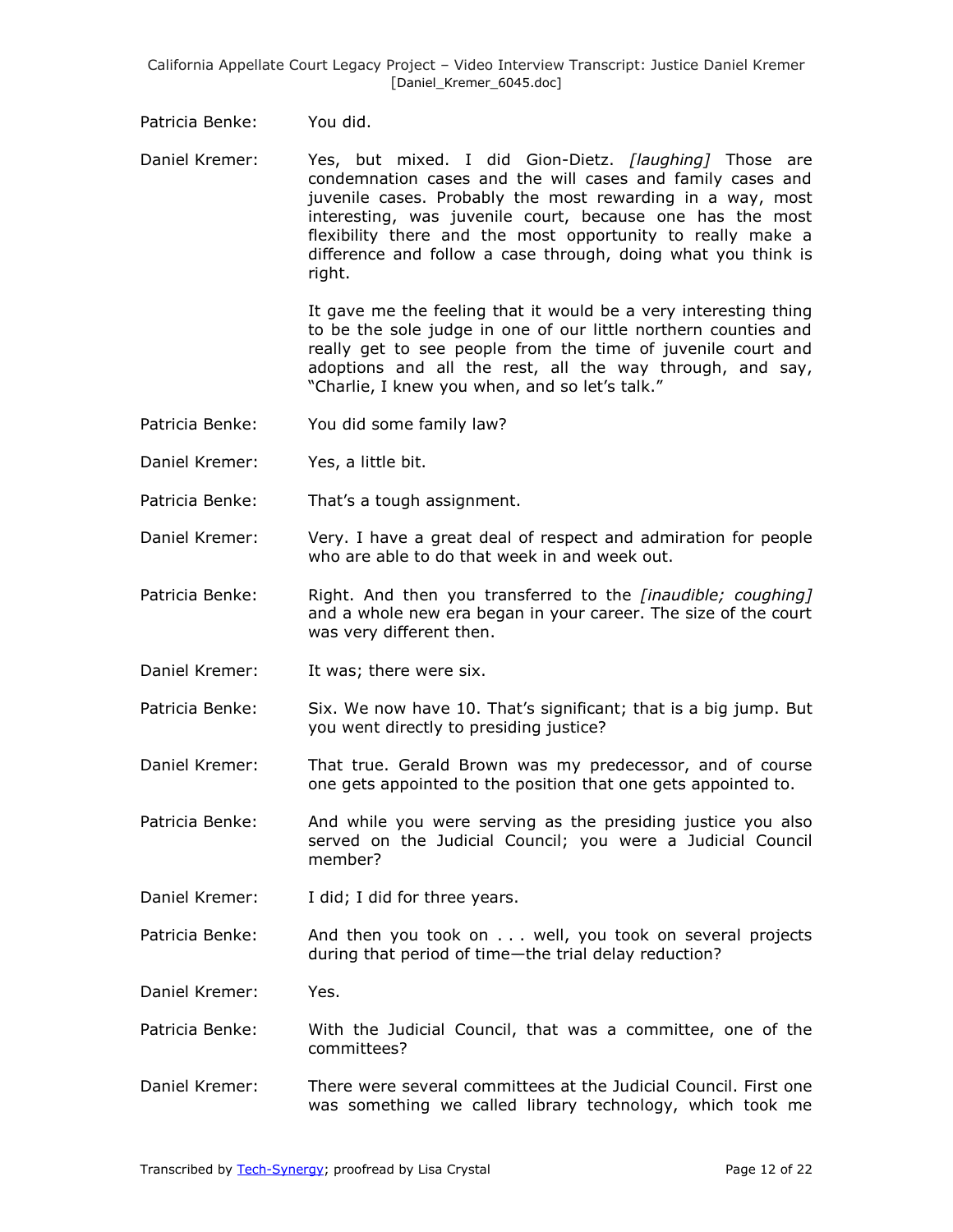back to my CLETS law enforcement telecommunication days because it was really much more than library. It was the whole question of automating the courts. This was in the day . . . When I started there were not computers on every desk at all, and that committee laid some of the groundwork for the research technology that we use today and also for the word processing and communication technology that exists.

If I look around this conference room you see the flat screens and the cable televisions and all the rest have continued apace; so that was one, the trial court delay, which was setting out procedures and expectations for cutting the considerable backlog that existed in trials at that time.

- Patricia Benke: The project that you took on that was massive was the inventorying and evaluating of every courthouse in the state of California.
- Daniel Kremer: This was somewhat later. That was the chairmanship. Let's see. . . .
- Patricia Benke: The Task Force on Court Facilities?
- Daniel Kremer: Yes, Task Force on Court Facilities. I was thinking there was a co-chairmanship of another committee that was a precursor to that. But the trial court facilities task force was charged with looking at the condition of every one of the court facilities—not just courthouses, but court facilities—and every one of California's counties coming up with a list of criteria for what a good court facility ought to look like. How big is a courtroom? What facility does one need for the jury? What does the judge's bench look like? How many spectators does one need? What room do you need in the well? Every little architectural detail one can think of. But coming up with a set of court facility standards and then assessing the court facilities that we physically looked at.

# $(00:34:55)$

We traveled with our teams to every one of the counties in the state to assess them against the standards that we'd developed and assess their considerable inadequacies; and then oh, by the way, design assistance to rectify that, including the financing mechanism. So it was inventing the wheel every time we turned around.

- Patricia Benke: Did you go to every county yourself?
- Daniel Kremer: No, we had teams that did that, but I went to a good many of them. This was in 1987, a four-year project.
- Patricia Benke: Yes, '87 to-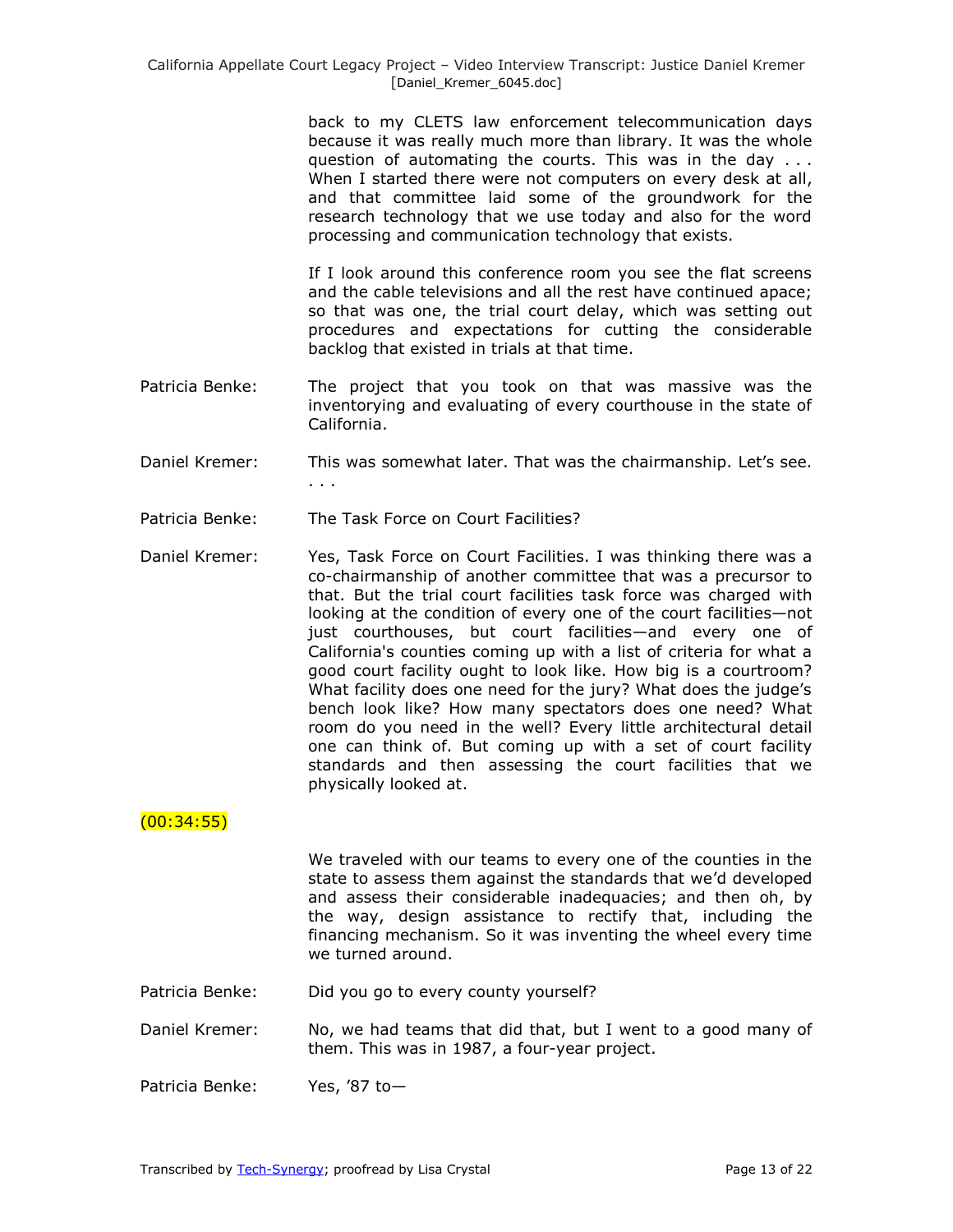Daniel Kremer: 2001, 1997 to 2001.

- Patricia Benke: 1997 to 2001. Any interesting stories that you recall in your travels?
- Daniel Kremer: *[Laughing]* The Chief Justice, when he ascended to that position, did visit every one of the counties of the state. And later we replicated many of those journeys and we were told more than once, "Well, the Chief Justice came in here and told us ours was the worst courthouse he had ever seen."

So we had to balance a number of pedigrees that were spread around the court, around the state; but I think what I was impressed with is seeing the flexibility and dogged determination of trial court judges faced with some of the physical conditions that we saw. I recall one courthouse where one judge had literally handcrafted his own bench. I remember another courthouse where their idea of security from firearms was to put up large billet steel plates in front of the witness stands and bench, which if one had ever actually shot a gun at would have been the most perilous thing in the world because of the ricochets. *[laughing]*

- Patricia Benke: Ron George . . . I am assuming that there was legislation that resulted, ultimately, for all of this.
- Daniel Kremer: They did, they did. In fact, our final product was a report that we wrote to be translatable into a bill; and that was done after the task force terminated its work. And it was adopted by the Legislature in the next session, and it's the model now for the process of negotiating the turnover of court facilities through the state.

It's really the last of a three-cornered process that's existed. The state is now responsible for the judges, for the personnel, and now for the facilities. And the counties traditionally had undertaken all three roles and had gradually, I think to their great relief, moved out of those areas. And with a uniform umbrella of management over all three of those, it leads to a great deal of rationalizing and making more efficient the process of running the courts—because if those aren't under one administration, they are definitely at loggerheads.

- Patricia Benke: It was significant work. And indeed, Chief Justice Ron George called your work and the end product one of the most important judicial reforms in the last 100 years.
- Daniel Kremer: I am proud to agree with it.
- Patricia Benke: Yes, indeed. And we still have lots of discussion, as you have indicated, about the needs of California—most recently in Riverside and San Bernardino, which were part of your jurisdiction.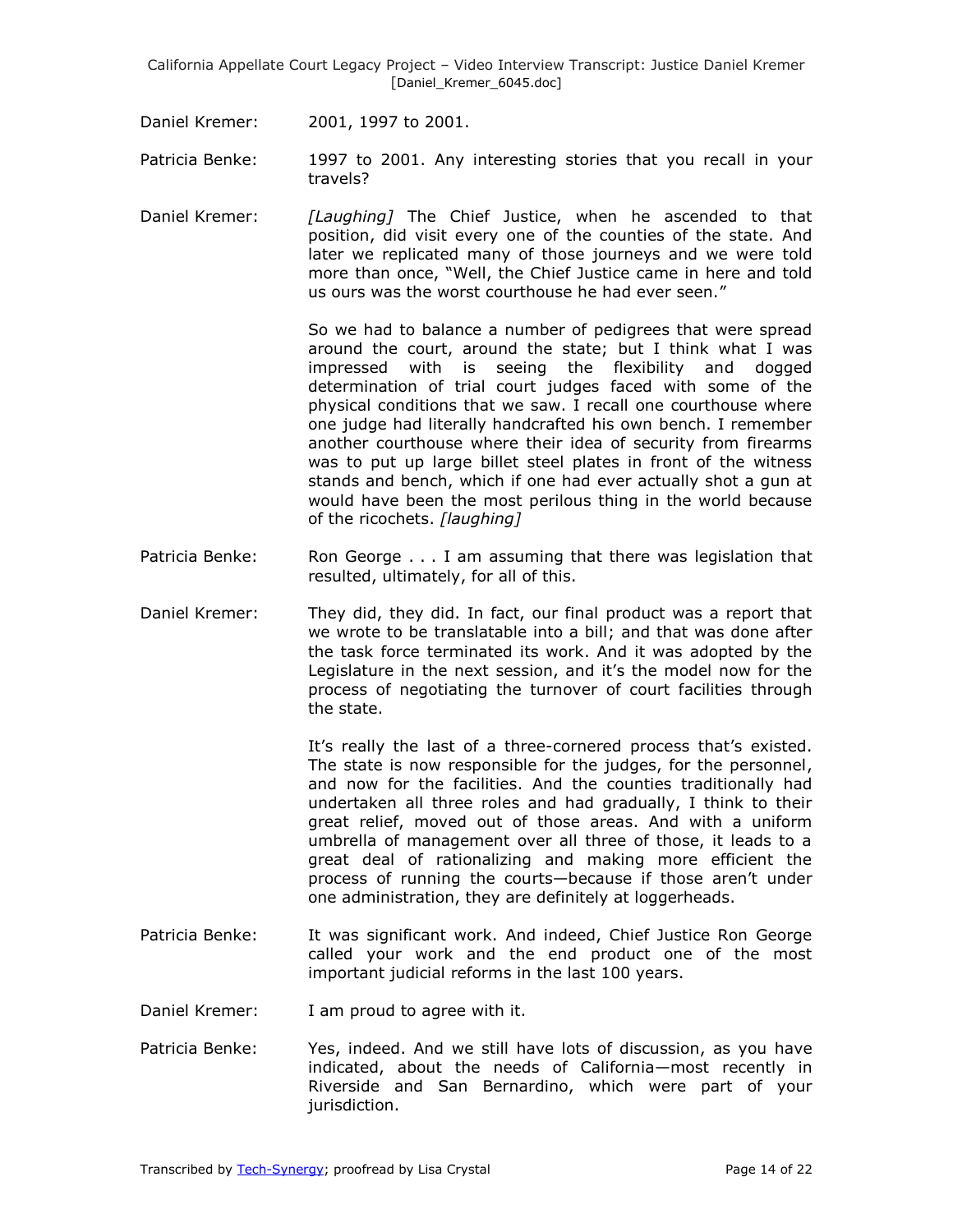- Daniel Kremer: They are. And the San Bernardino courthouse was one of those that is literally seismically unsafe. So it is, I'm sure, high on the list of retrofitting, if not replacing.
- Patricia Benke: Completely, right. All of this work earned you in 2002 the Judicial Council's Jurist of the Year award. Was there a big dinner?
- Daniel Kremer: There was a very nice dinner in San Francisco.
- Patricia Benke: But it is quite an award. It's the top award that a jurist can receive in the state of California. Congratulations. I went through your opinions for those periods of time.

Daniel Kremer: Did you?

- Patricia Benke: Well, I found that there were about 272 reported decisions and—
- Daniel Kremer: And of course many times they're unrecorded, as we know.
- Patricia Benke: Oh, yes. It's in the thousands. It's in the thousands—of unreported decisions, unpublished decisions. Are there any of those that stand out in your mind?

#### $(00:39:55)$

Daniel Kremer: I remember . . . I talked to our colleague now gone, Don Work, about that—who was just really the conscience of the court; he was a wonderful justice—and asked him what decisions he thought were important.

> And he said, "It was important to remember that those decisions were supremely important to the people involved with them.‖ It was very likely, very likely—and this was a big corporate case—that that was one of the most significant events of their lives, of the people who were involved in those cases; and that any justice worth his or her salt had to keep that in mind. And I tried to do that, remembering that the smallest property or family—certainly criminal—case was vitally important to the people handling it; so all of them were important in that sense.

> Beyond that, in another sense when you're on the Court of Appeal you really don't get to take the real flagship cases because if they're that important, you can write all you like, but they're very likely to be taken out of your hands by those folks who are upstairs.

Patricia Benke: That's interesting because it sort of dovetails my next question, which is, what do you consider to be the best qualities of a justice on an intermediary Court of Appeal?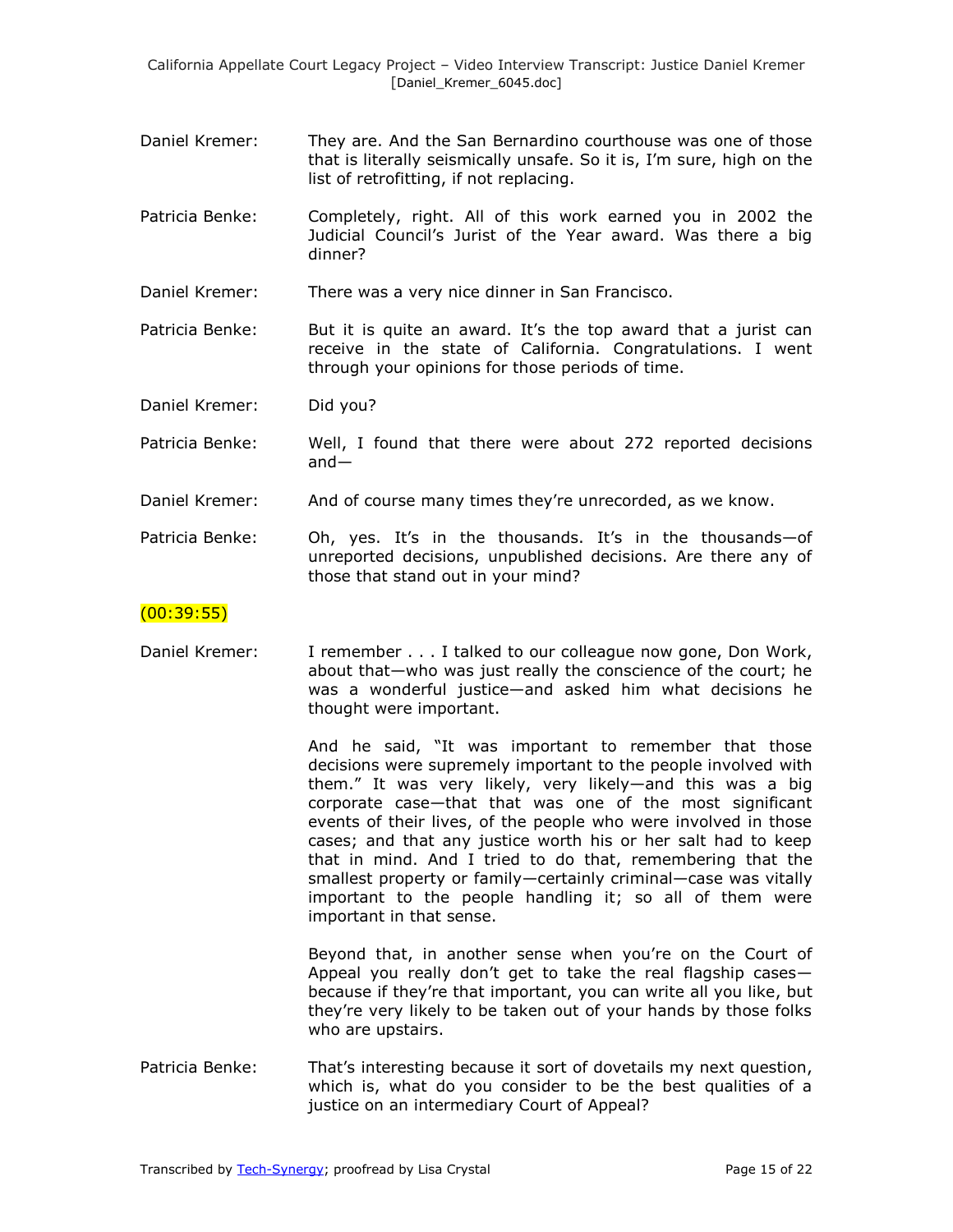- Daniel Kremer: I'll get to that too. I did want to mention a couple of cases, because knowing that it's the California Supreme Court that has the last word within the state, it makes dissents more important, as Justice Benke well knows, I think. You're famous for writing dissents that turned in magically to majority opinions by the California Supreme Court.
- Patricia Benke: It can happen.
- Daniel Kremer: It can happen. And I remember one case and it was *Sharon*—I don't recall. *Sharon S.*, I think.
- Patricia Benke: The adoption case.
- Daniel Kremer: The adoption case, the second-party adoption case. It was a gay couple who had adopted a child; and the question, and really quite a technical one, was whether California statutes permitted that. And dovetailing that with your second question, I think a quality of a judge intermediate and Supreme Court is to pay attention to the law as it has been lived and applied and not simply and solely—although they're primarily important not simply and solely the raw words and logic of a statute.

Because the logic of the statute has a life after it leaves the Legislature's hands; and that's what had happened in that case. While the majority's reading was quite a reasonable one if it had been the very first out of the box, my point in my dissent because the majority ruled against the couple's adoption, was not valid—was that there had been a good bit of lived judicial history after that time that had to be taken into account, including precedents of the California Supreme Court. And that's one of the cases that was turned into a majority opinion by the California Supreme Court.

So I think a good quality of an intermediate judge is to be aware of the whole life of the law. One has to know statutes, but one has to be sensitive to the arc of experience that the law has entailed. It's also the quality of a good intermediate judge, I think, to be and to be satisfied being a technician sometimes.

Sometimes one simply has to dig in and mine the nuts and bolts of a statutory system. And more often than in other situations, those are situations in which your words can have an extended life because they're not the type of case . . . If you've done your job well, if the technical work of analyzing and laying out the law is done well, the California Supreme Court is going to leave that alone, saying, I think to an intermediate judge's great credit, "well done."

We would do the same thing. And they're not great policy matters as such—but again, they're important not only to the people involved but to broader communities. I can recall a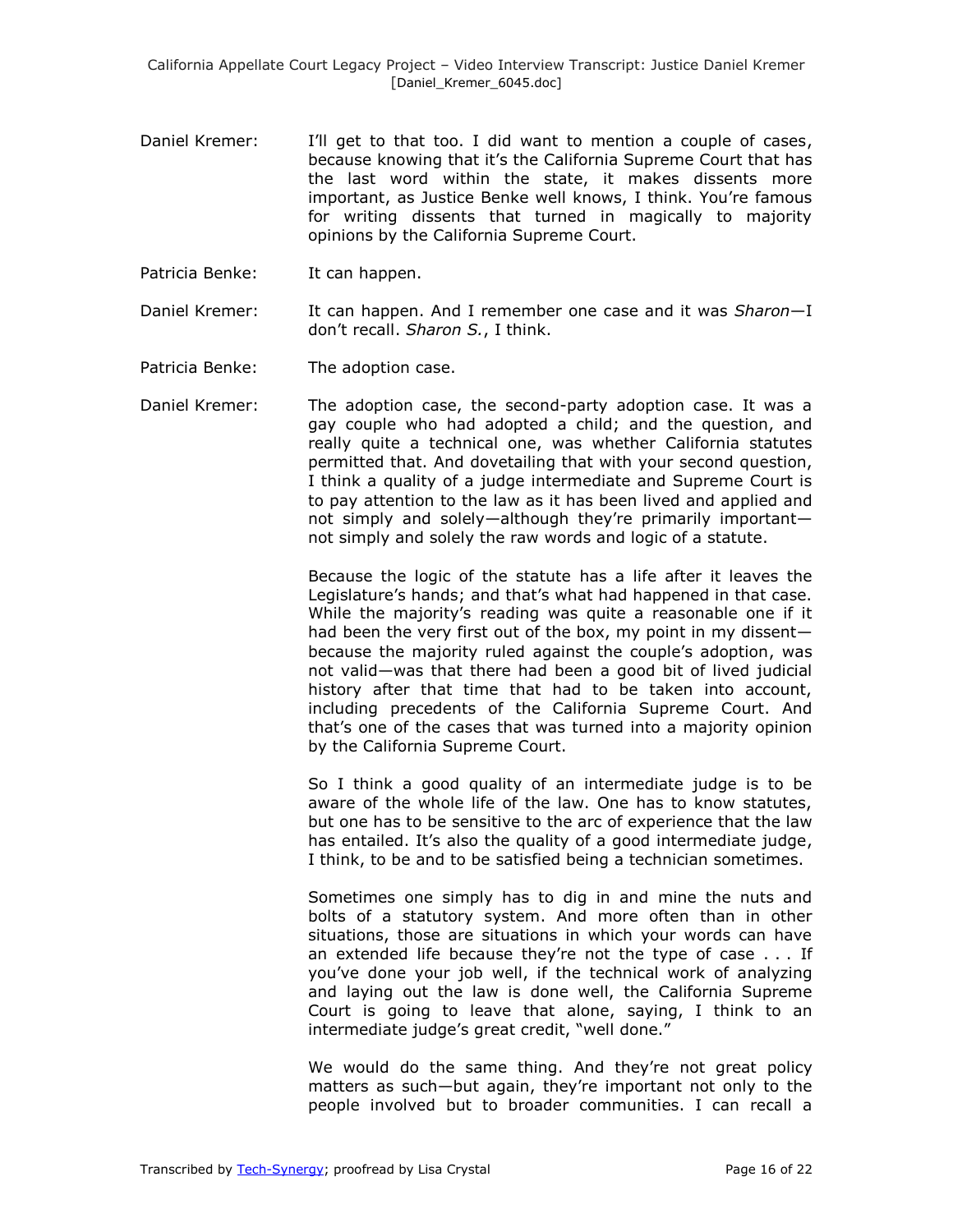series of cases that I had on details of condemnation matters, whether the Polanco Act applies in that particular situation. And I recall working very, very hard on those cases to get the details right. And people involved in practice since then have said that those are real, real milestones in what the law has been.

### $(00:45:19)$

Another characteristic of a good appellate judge, intermediate appellate judge, I think, is to be interested in the philosophy of the law in the sense of laying out the future in a consistent way. I recall one case—I think it was *People v. Johnson*—that has stayed on the books that allowed a good bit of investigative thinking.

The situation was a criminal defendant wanted to take the stand; and in the view of defense counsel, he was going to take the stand and perjure himself. So the question is, what is the defense counsel's responsibility in that situation?

In that particular case, the defense counsel said, "No, I'm not going to let you take the stand if that's what you're going to do." So in the case we laid out, really went into the history of, the problem and laid out all the possible solutions that had been proposed that this dilemma—it really is a dilemma for criminal defense counsel—and then laid out what we believe to be the best solution, which in that case would be put him on the stand because he has the right. You're balancing rights in that situation.

Put him on the stand but don't ask questions; simply allow a narrative by the defendant and then cut it off and move on. And I think that a case like that, which is really a philosophical investigation, is both great fun to do and has value. And if an appellate judge recognizes that that's part of one's function as well, it can be important.

- Patricia Benke: Did you enjoy working on the opinions?
- Daniel Kremer: Oh, yes; oh, yes. That took me back to my con-law days and also as a teaching function . . . I think a good appellate judge, when the opportunity comes along, enjoys being a teacher.
- Patricia Benke: In the sense of-

Daniel Kremer: In the sense of laying out a process and a road map for the future, not just resolving the case that's there.

- Patricia Benke: Being of assistance to the bar.
- Daniel Kremer: Right. Recognizing that this is not . . . this is important in resolving this particular case, but here is a situation that is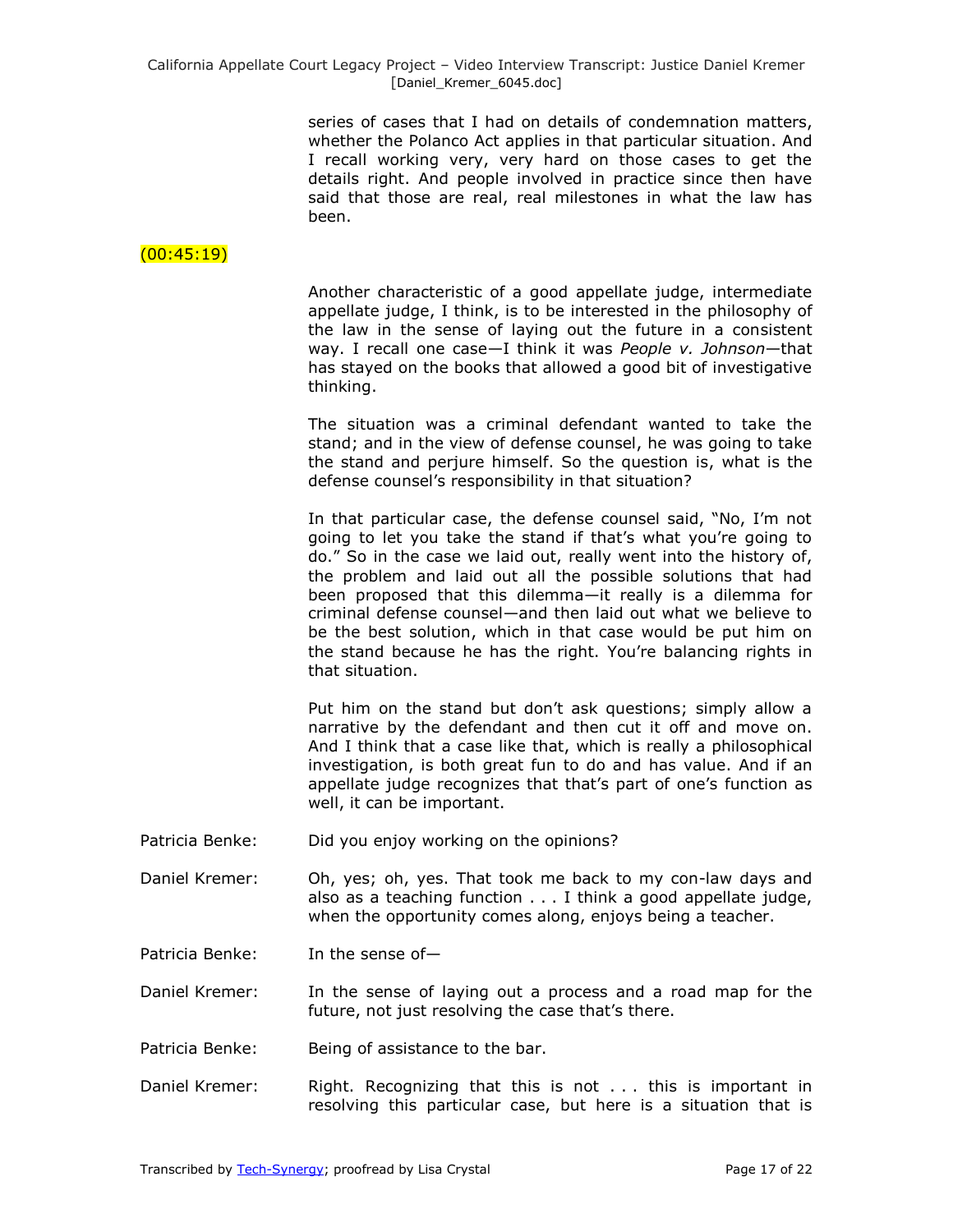> going to come up in the lives of counsel; how do you handle it? Well, let's investigate all the possible ways and lay out the best solution that we can think of. Leave it to the Supreme Court to see if they want to take it. They didn't, and it's still on the books.

- Patricia Benke: As the chief justice here in San Diego, you had occasion twice a year to address the new bar admittees.
- Daniel Kremer: Indeed.
- Patricia Benke: And your speeches are still famous; nobody's come close. But some of the teachings that you presented during those discussions, in those speeches to the new lawyers, had to do with the role of attorneys in our society. And those words were quite . . . obviously they came from your heart, and you meant them as being the mortar, if you will, that keeps us a free society.
- Daniel Kremer: That's right.
- Patricia Benke: And I think it bears repeating those words here for us because they are so—
- Daniel Kremer: I don't recall being tactically . . . but I certainly remember the concept, what I wanted to leave, and these are almost as much fun as adoptions. These are great events held twice a year. And I hope the court still continues it, in having the new admittees and their family members, 800 or 900 of them sometimes, all together for this ceremonial occasion that's much like a graduation in some ways. And I took it as an opportunity to reflect on the simple fact that look, there are a lot of you out there; why is it that people as bright, and you obviously are, why you have chosen this particular profession.

### (00:50:00)

And my message to them was because it was . . . there are other things that they could have done. We need engineers, we need plumbers, we need teachers. These are the best and brightest that we have; why is it that they have gone into the practice of law?

My message to them was that they did it because it's important; that this is a society, ours, that's held together certainly not by race—we are incredibly diverse—not by religion, not even by language anymore. It's held together by the uncommon boast that we are a people; and it's a boast and a claim laid out in our constitutive law, the Constitution. It's a republic of a concept of ideas. And the job of attorneys is to work out that boast in very broad terms, very broad sweep sometimes, but equally important in the day-to-day matters of contracting, marrying, divorcing, adopting, forming and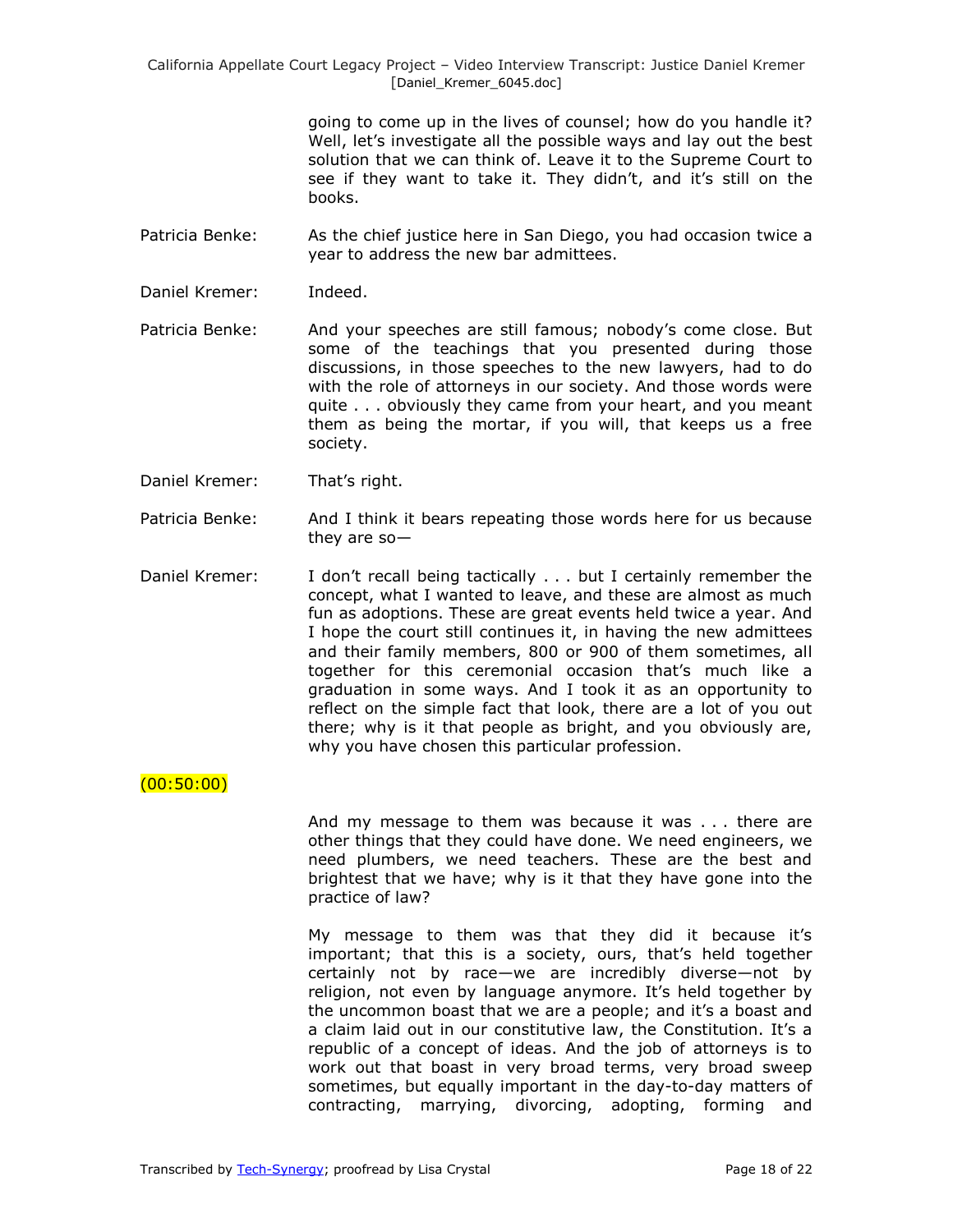> dissolving businesses. Those are the matters that one needs a lawyer in, because we are a nation of laws.

- Patricia Benke: And we exist by agreement.
- Daniel Kremer: Exactly.
- Patricia Benke: And that's that agreement, and that's directly from your speech; I've heard it many times. We are a country of agreement, and our government by agreement; and the function of attorneys, and particularly new attorneys recognizing perhaps for the first time . . .
- Daniel Kremer: And lay out the terms and work out the terms of that agreement.
- Patricia Benke: No matter what you're practicing, no matter whether you're practicing marital law or a big constitutional . . .
- Daniel Kremer: You were listening. *[laughing]*
- Patricia Benke: *[Laughing]* I have borrowed some of those ideas, Dan. But the audiences would be speechless, and they were just wonderful speeches. And I know that attorneys will be seeing this; new attorneys will be seeing our archives and the concepts that we as justices set forth. And that's very good advice, and no one has come close to it.

You retired.

- Daniel Kremer: I did.
- Patricia Benke: Before we get to your retirement, is there anything else about the Court of Appeal and your experiences here that you feel you would like to set out?
- Daniel Kremer: I think we've covered it well. But I talked about my experiences at the Attorney General's Office and how challenging and rewarding those were; and I had the great, good fortune to simply continue that arc into the Court of Appeal. I can recall one of the things—I don't think it's done anymore—but one of the things that we did during my tenure was every couple of years hold a daylong appellate seminar for the attorneys in the county, where the judges of the court would individually and in a group address the attorneys on the details of practicing appellate law and the nuts and bolts of brief writing and broader questions about where the court was going. And I can recall enjoying those greatly because I would never fail to be impressed by the talents and abilities of the people I was surrounded by. I thought, my goodness, this is a wonderful collection of people, and I'm very proud to be able to show them off in this venue.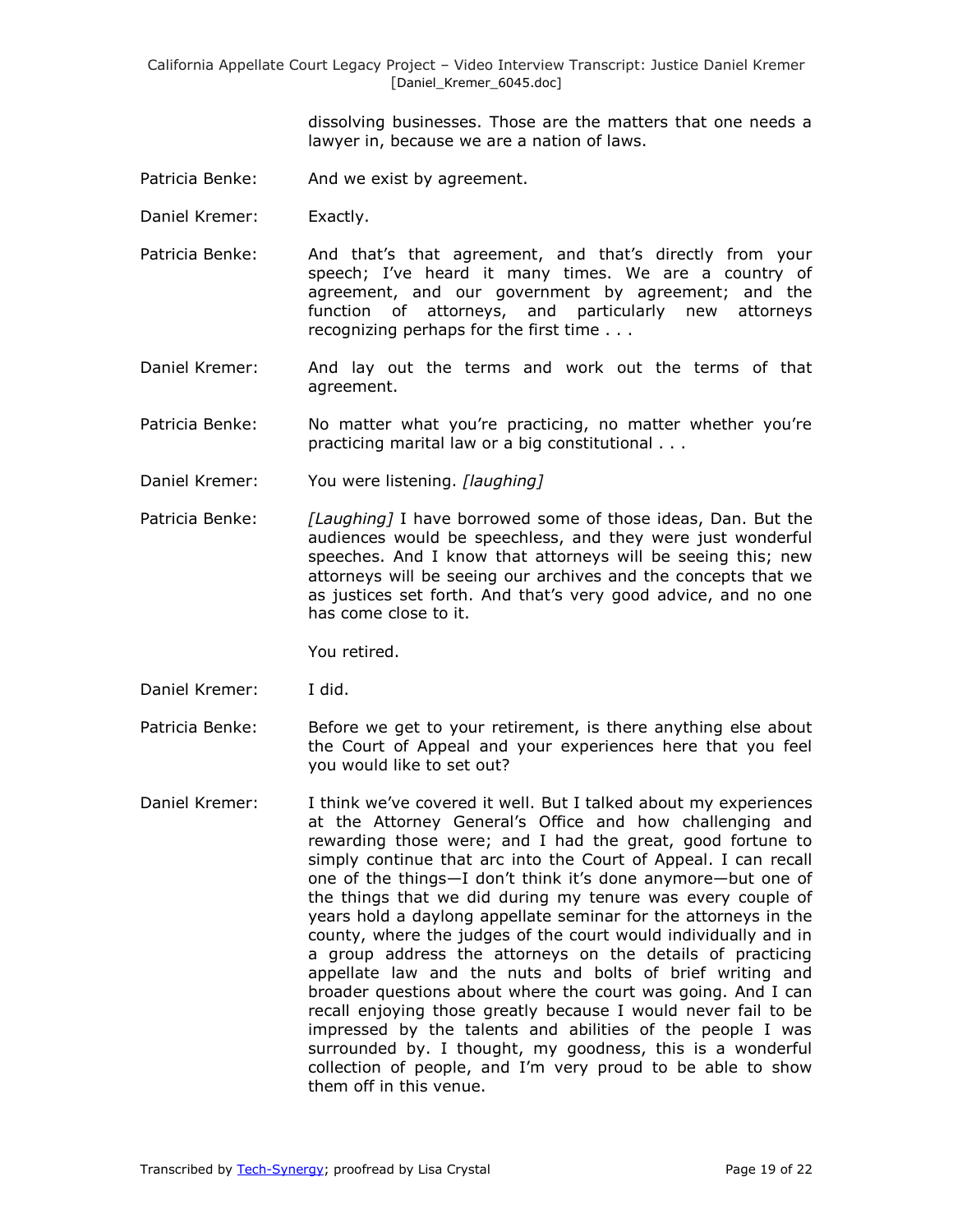Patricia Benke: It was enjoyable, and we have continued them.

Daniel Kremer: Oh, good.

Patricia Benke: We do them biannually now—very large groups—and we still have the same response, which is always a magnificent response numerically.

- Daniel Kremer: It's great from the audience and from the attorneys, but I felt really gratified myself by being able to put individuals of the quality that we've got on the court before the bar; I was very proud of that.
- Patricia Benke: Yes, and it's still a wonderful place to be.

You retired on July 31st of 2002 --

- Daniel Kremer: 2003.
- Patricia Benke: 2003, I'm sorry. Reflecting back and looking at the way the court is now, we're still faced with tremendous challenges, and I know you must feel strongly about it. We touched on the election issue. That's a very big issue right now with judges: retention of appellate justices and what may be perceived as threats to judicial independence because of those elections. What are your feelings about independence, elections?

# (00:55:02)

Daniel Kremer: Independence—I've read several articles on this recently—is maybe an unfortunate word to use. But what judges want . . . they are not independent in the sense of being irresponsible; they are independent in the sense of being free of inappropriate political influence. And it is troublesome in a real sense to see some of the campaigns that have been mounted against the judiciary and individual judges. And I think the answer has to be education and responses by the judges informing the public just what it is the judges do—because the press, the media, and the schools frankly aren't doing the job that they should do in explaining what it is about the judiciary that makes it important and separate from the legislative and executive branches.

> We all talked many times to groups of very intelligent people who have not a clue about what it is that a court does, and I think in a lot of ways it's our fault for not being more open, for being insular and going about doing our job and thinking that's all we have to do.

> Well, it isn't. The elections are here. I don't think we should go to a lifetime appointment system. I think it's a good thing that there's a connection between the court and the people, but it makes it a responsibility of the courts to reach out and make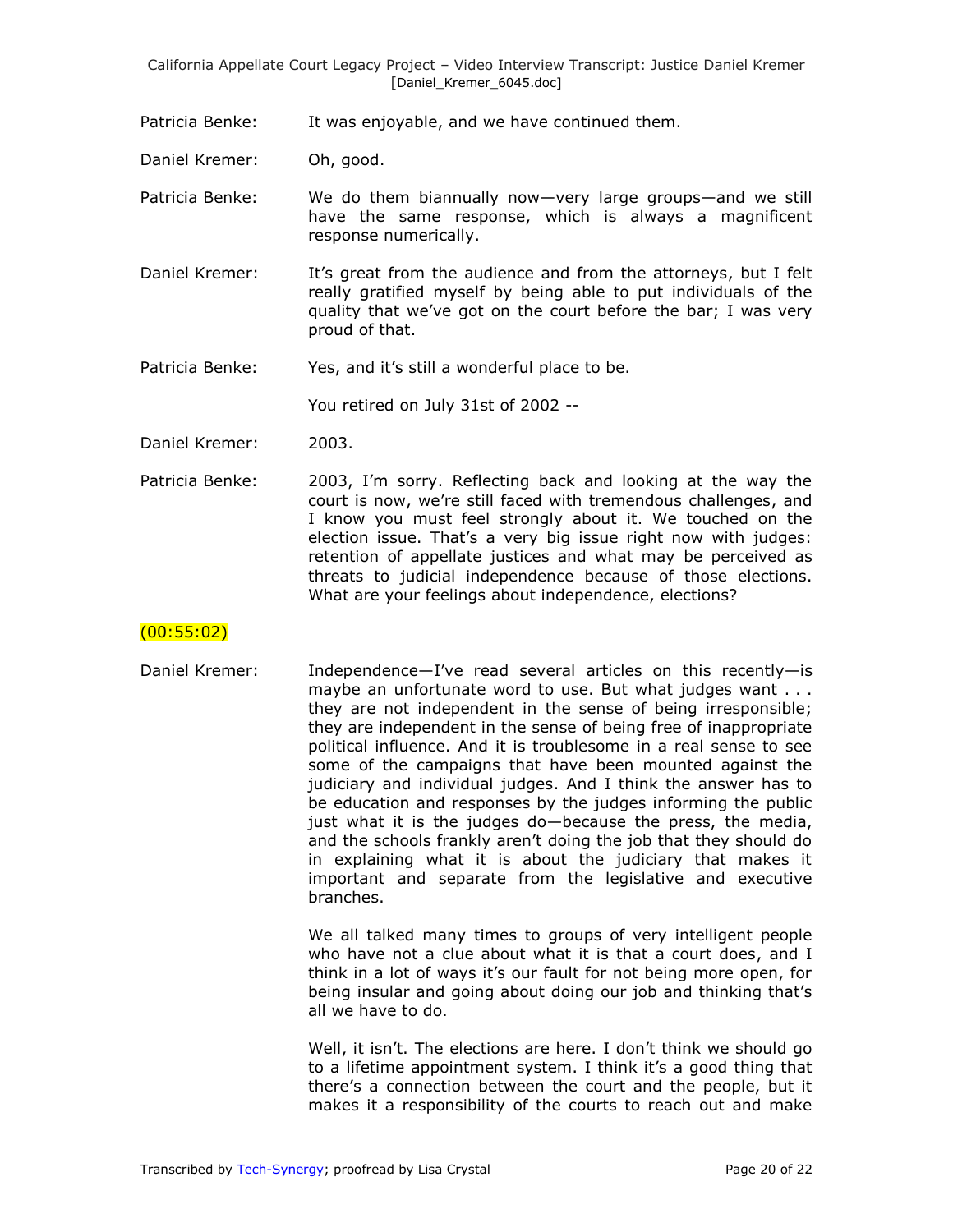available information about what it is that courts do that make them different from the Legislature.

Why is it that we don't horse-trade favors as one would do in a Legislature? That we're really not concerned with who wins a case or the policy behind a decision or a statute—insofar and as much as we're interested in the process, whether it was fair and appropriate for the event to have occurred in the way it did?

People simply don't understand that. And I think to the credit of the court—it certainly happened while I was here, and from what I've seen it's gone on in an accelerated manner since—of reaching out, even going out into schools and local courthouses and holding court sessions along with briefings to students outside the court. Outreach, I think, is the key.

Indeed, I came into this conference room, and as I mentioned we've got a little flat screen television up there; and I noticed that after a court session was held this afternoon, two judges stayed on the bench to talk to students who were there in the courtroom. That's the kind of thing we need to do much, much more of; and if that's done I don't think judges have to be worried about retention elections at all.

- Patricia Benke: Okay. We haven't talked much about your personal life and your wonderful wife.
- Daniel Kremer: Kathryn.
- Patricia Benke: Kathryn. And your grandchildren by the count I had was two.

Daniel Kremer: Two, just two, but they are marvelous.

Patricia Benke: Yes, and how you're keeping busy?

- Daniel Kremer: I retired in 2003. And everyone who retires says they can't imagine how one found time to work—and it is exactly that way. You'll find that out. Travel, we've done a good bit of that. And I work with canon law with the Roman Catholic Church canon law being the oldest existing system, continuously existing system, of law in the world; so studying it and helping the parish in its application has been rewarding and interesting.
- Patricia Benke: Your hobbies keep you busy. Theater—
- Daniel Kremer: Theater, opera, and auto racing. *[laughing]*
- Patricia Benke: And of course auto racing. *[laughing]*
- Daniel Kremer: Never miss the Long Beach Grand Prix.
- Patricia Benke: That's wonderful; anything else that I've missed?